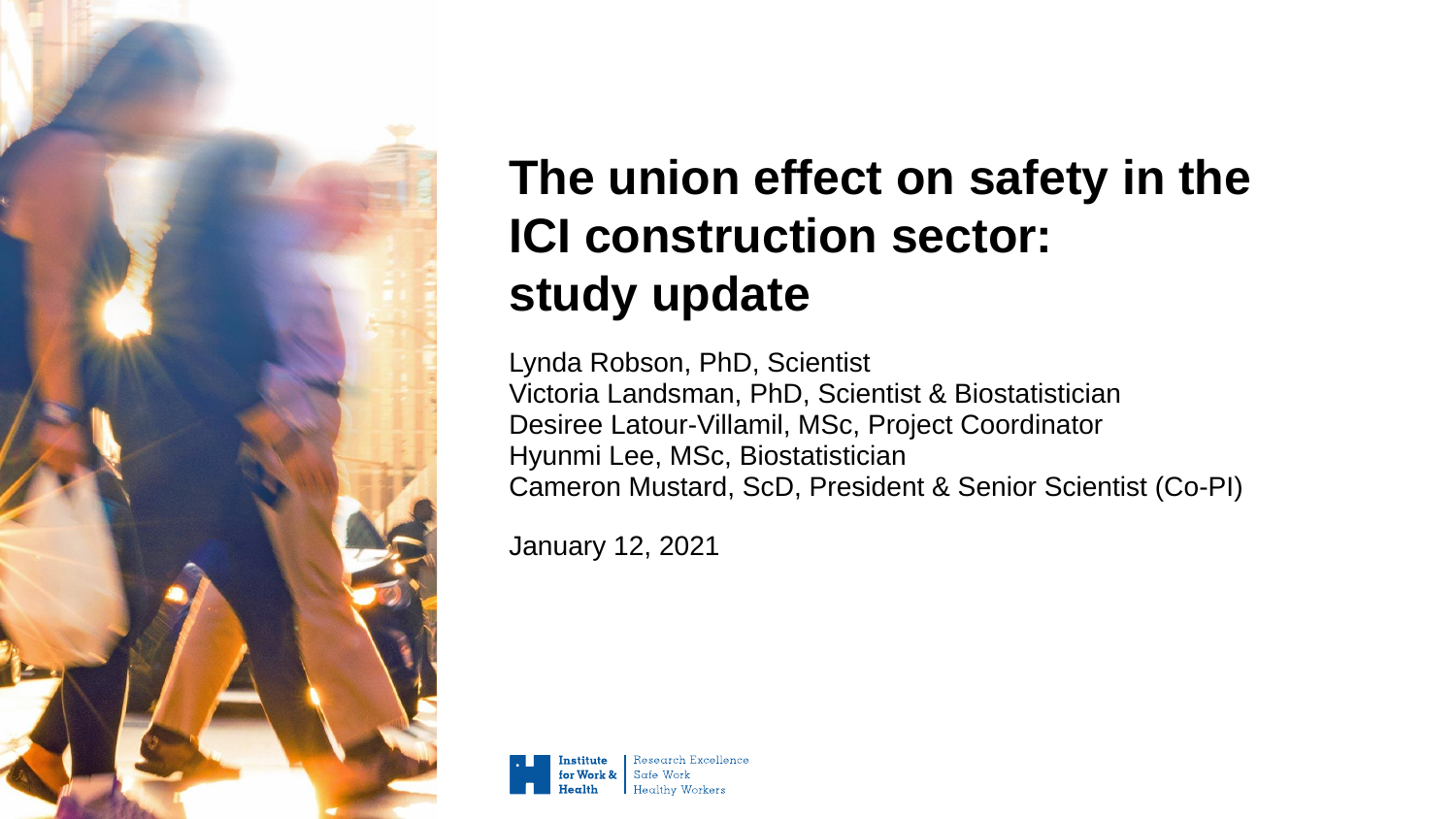# **Outline**

- Background
- Methods
- Results
- Discussion
- Conclusion
- Q & A

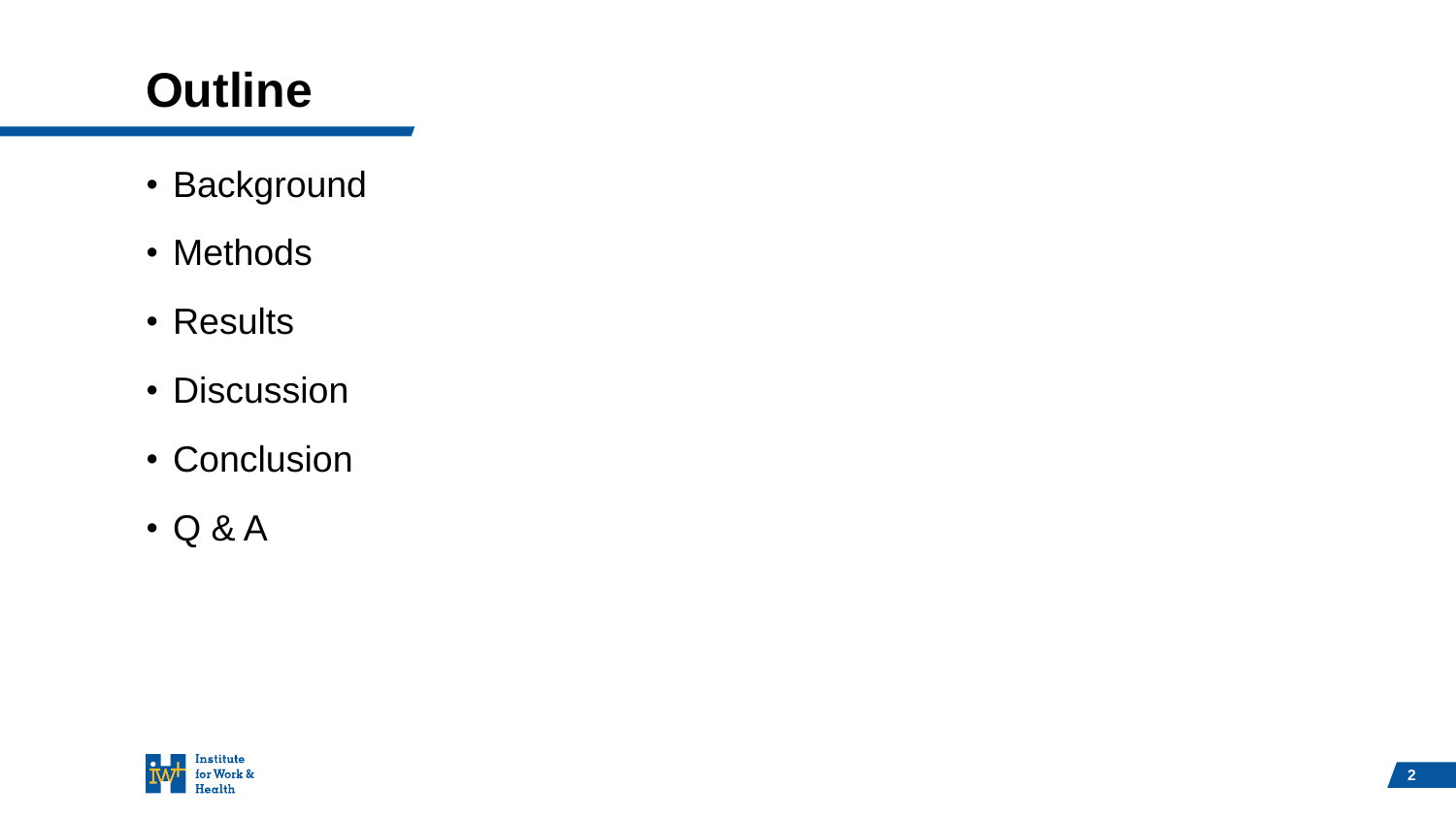

• Determine the effect of unionization on an organization's injury incidence, within Industrial, Commercial and Institutional (ICI) construction, 2012-2018

- Update an earlier IWH study\*\* which used data from 2006-2012
	- *Amick III BC, Hogg-Johnson S, Latour-Villamil D, Saunders R. Protecting construction worker health and safety in Ontario, Canada: identifying a union safety effect. Journal of Occupational and Environmental Medicine 2015; 57(12):1337-1342.*

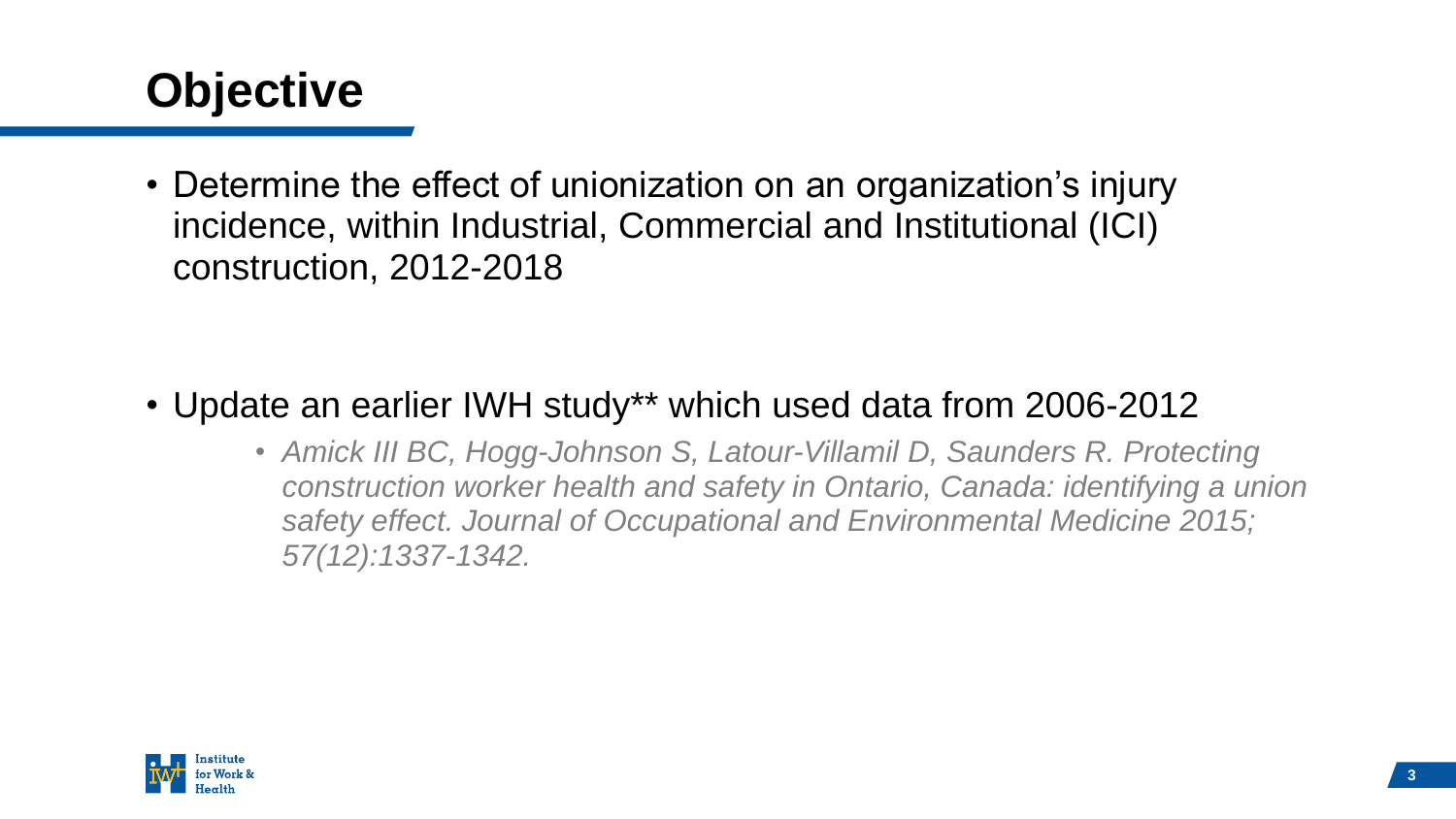### **Ontario Construction Secretariat (OCS)**

- Not-for-profit joint labour-management organization
- Created in 1993 under the Ontario Labour Relations Act
- Represents collective interests of the unionized ICI construction industry
- Promotes positive labour relations through
	- Developing relationships
	- Facilitating dialogue
	- Providing value-added research

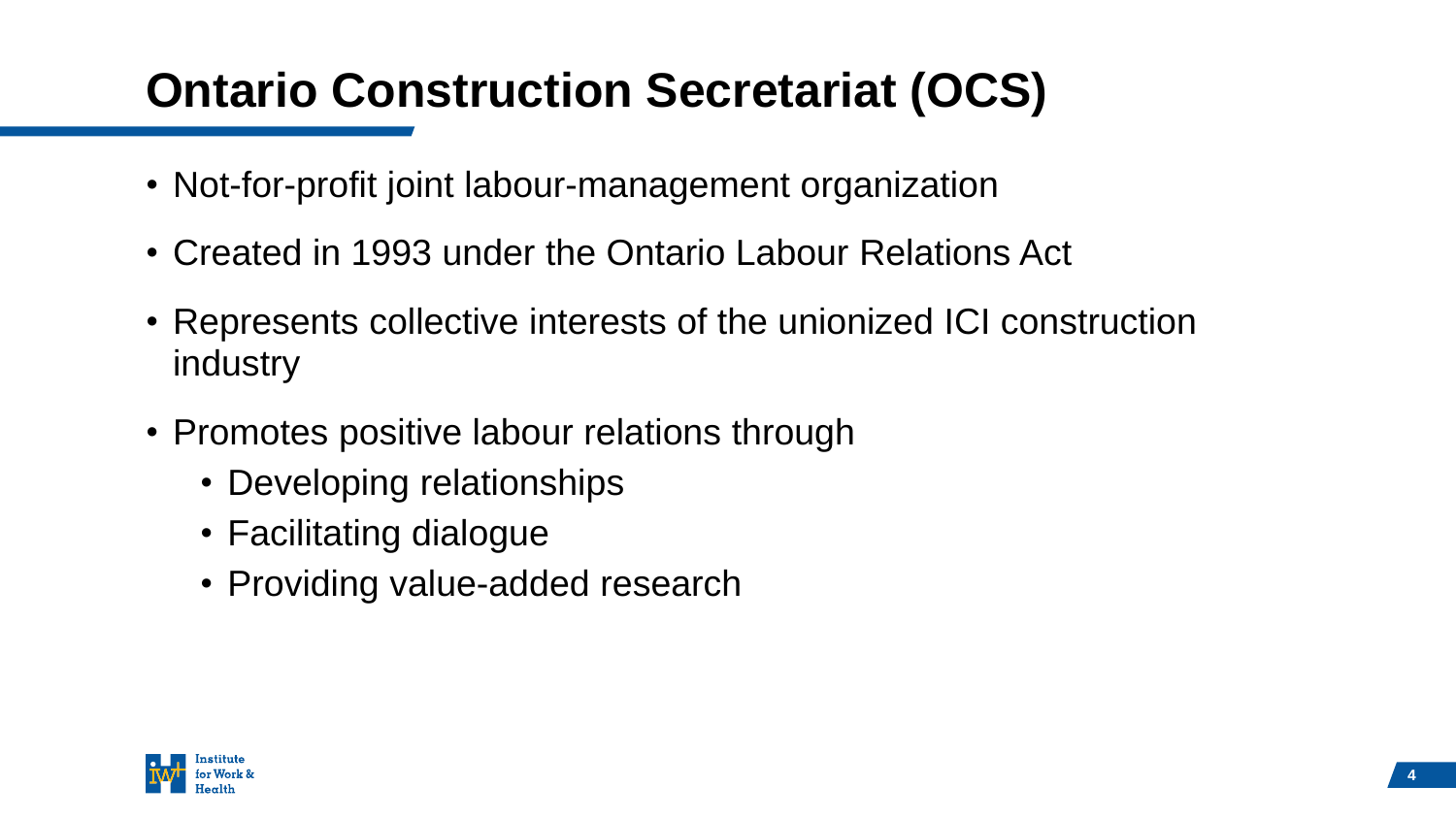## **Research context (1): Union action to enhance safety**

- At the level of workplaces, unions promote safe conditions through:
	- OHS provisions in collective agreements
	- Ensuring regulatory compliance
	- Enhancing enforcement by authorities
	- Providing OHS information and training to workers
	- Participation in JHSCs
	- Advocating for control of OHS hazards and risks
	- Empowering workers to exercise their rights:
		- to know about hazards; to participate in OHS; to refuse unsafe work

*Hagedom et al. (2016) The role of labor unions in creating working conditions that promote public health. American Journal of Public Health 2016; 106: 989-995.* 

*Morantz (2009) The elusive union safety effect: toward a new empirical research agenda. LERA 61st Annual Proceedings, pp. 130-146.*

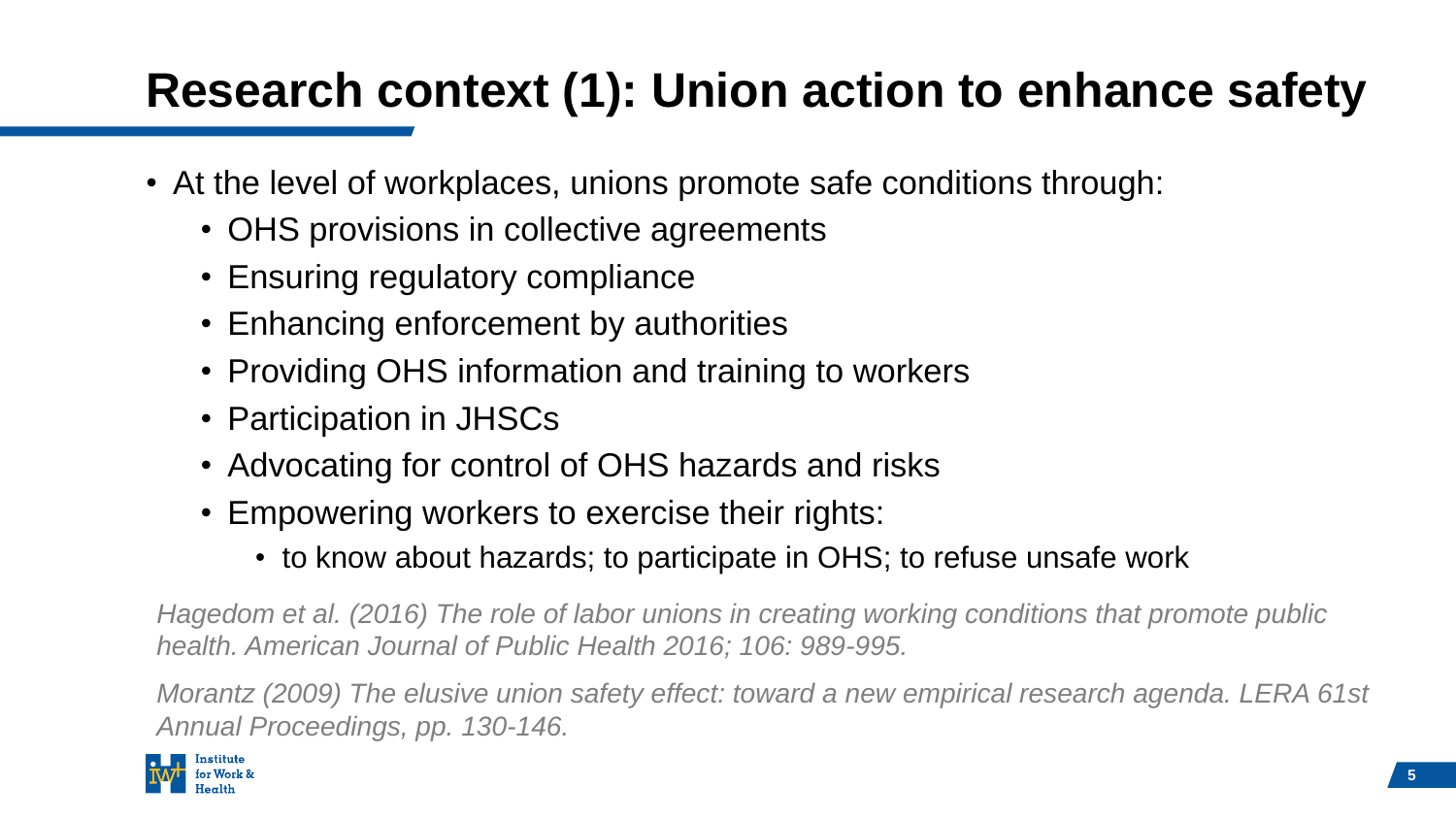### **Research context (2): Unexpected findings**

- Donado (2015) review of 25 studies published up to 2009
	- Unionization  $\rightarrow$  lower risk of fatal injuries (expected)
	- Unionization ➔ *higher* risk of nonfatal injuries (unexpected)
- Most common explanation across the studies for the unexpected findings is **differential reporting**:
	- Unionized workers/workplaces are more likely to report injuries

*Donado A. Why do unionized workers have more nonfatal occupational injuries? Industrial and Labor Relations Review 2015; 68: 153-183.*

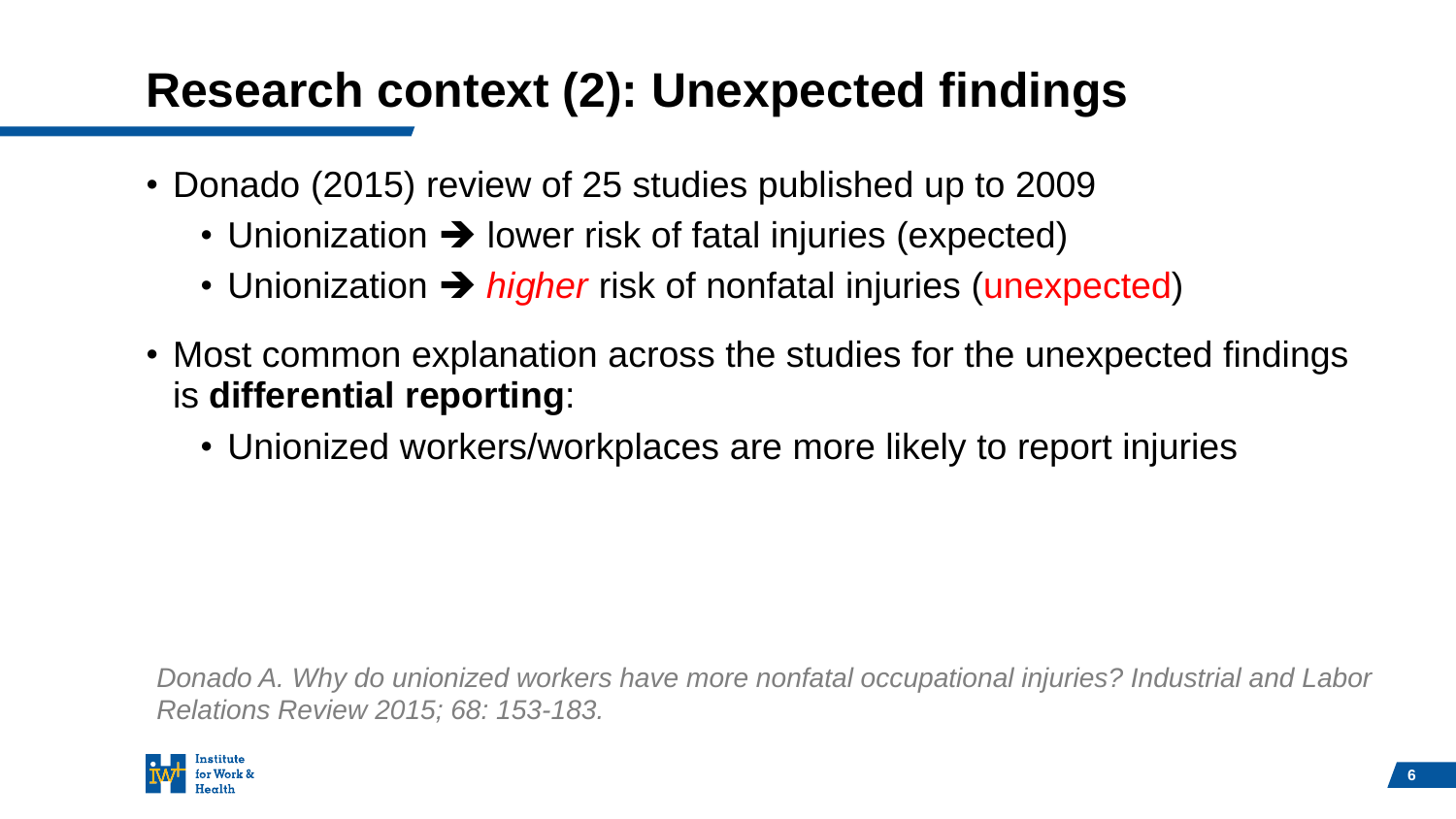### **Research context (3): Support for the differential reporting theory**

• Morantz (2013), U.S. coal mines, 1993-2010

| <b>Injury type</b>    | Incidence rate ratio<br>(Union/non-union) |  |  |
|-----------------------|-------------------------------------------|--|--|
|                       |                                           |  |  |
|                       |                                           |  |  |
| <b>Total nonfatal</b> | 1.1                                       |  |  |
|                       |                                           |  |  |

*Morantz AD. Coal mine safety: do unions make a difference? Industrial and Labor Relations Review 2013; 66: 88-116.*

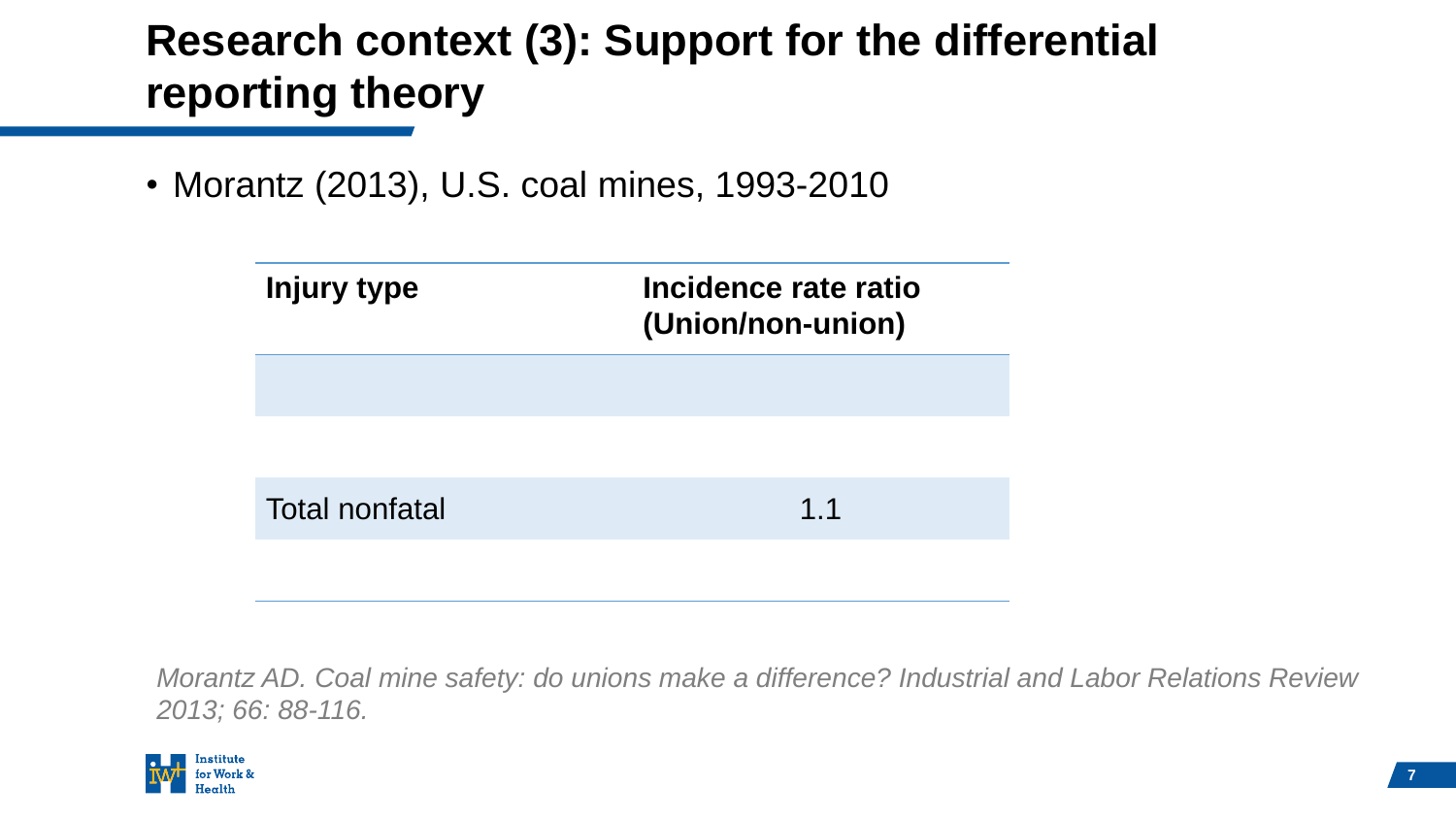### **Research context (3): Support for the differential reporting theory**

• Morantz (2013), U.S. coal mines, 1993-2010

| Injury type               | Incidence rate ratio<br>(Union/non-union) |  |  |
|---------------------------|-------------------------------------------|--|--|
|                           |                                           |  |  |
| Severe traumatic nonfatal | 0.76                                      |  |  |
| <b>Total nonfatal</b>     | 1.1                                       |  |  |
| Other nonfatal            | 1.4                                       |  |  |

*Morantz AD. Coal mine safety: do unions make a difference? Industrial and Labor Relations Review 2013; 66: 88-116.*

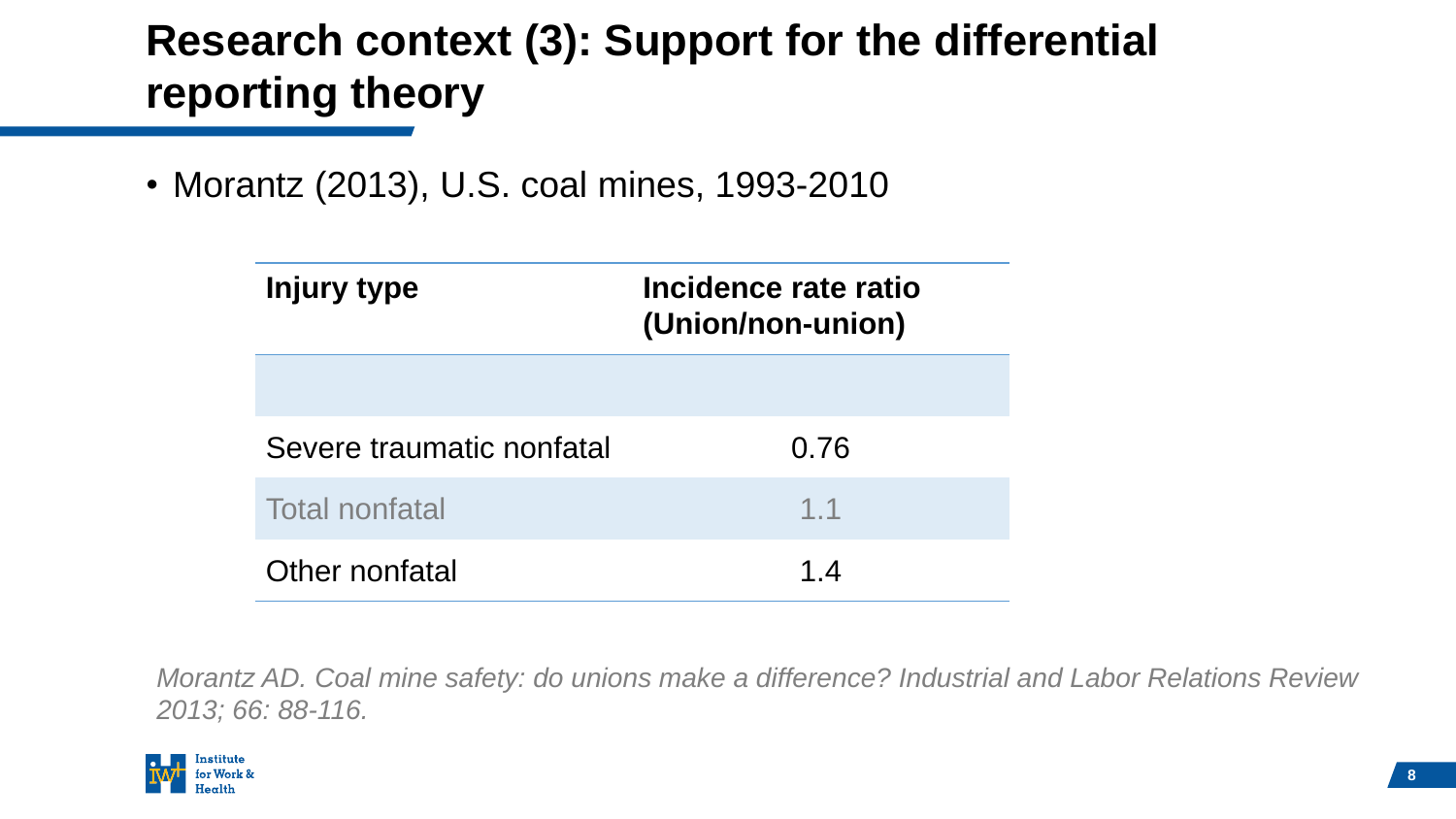### **Research context (3): Support for the differential reporting theory**

• Morantz (2013), U.S. coal mines, 1993-2010

| Injury type               | Incidence rate ratio<br>(Union/non-union) | Less susceptible                        |
|---------------------------|-------------------------------------------|-----------------------------------------|
| Fatal                     | 0.35                                      | to reporting bias                       |
| Severe traumatic nonfatal | 0.76                                      | <b>Greater apparent</b><br>union safety |
| <b>Total nonfatal</b>     | 1.1                                       | effect                                  |
| Other nonfatal            | 1.4                                       |                                         |

*Morantz AD. Coal mine safety: do unions make a difference? Industrial and Labor Relations Review 2013; 66: 88-116.*

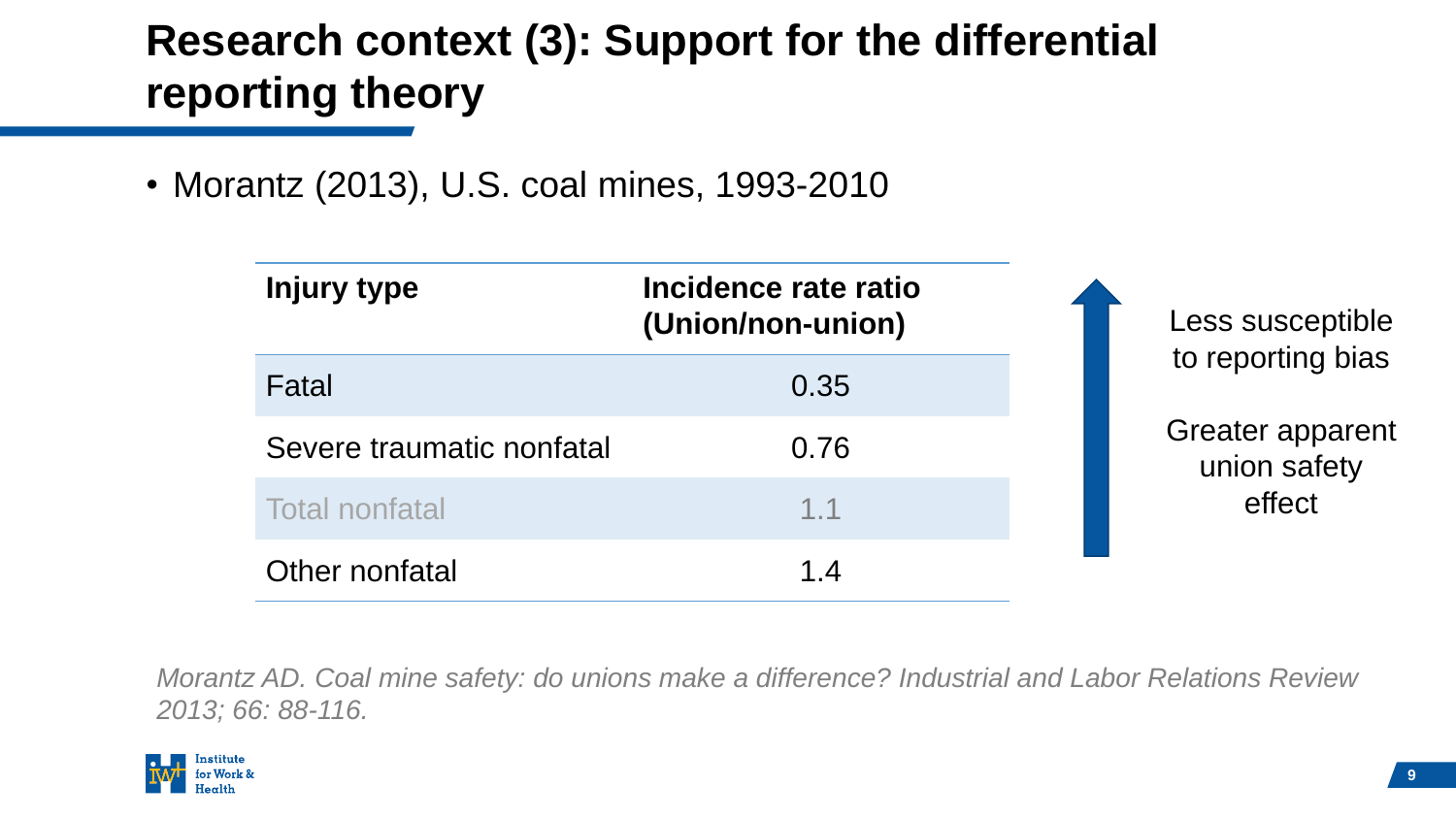### **Research context (4): Few studies in construction**

- Research in Donado (2015) review was conducted in mining, manufacturing or multiple sectors
- Early research in construction had simple designs
- Zullo (2010), construction, US states, 2001-2009

↑ union density ➔ ↓ fatal injury rate

- **Amick et al. (2015)**, Ontario ICI construction companies
	- Unionization  $\rightarrow$  higher no-lost-time injury claim rate
	- Unionization ➔ *lower* lost-time injury claim rate

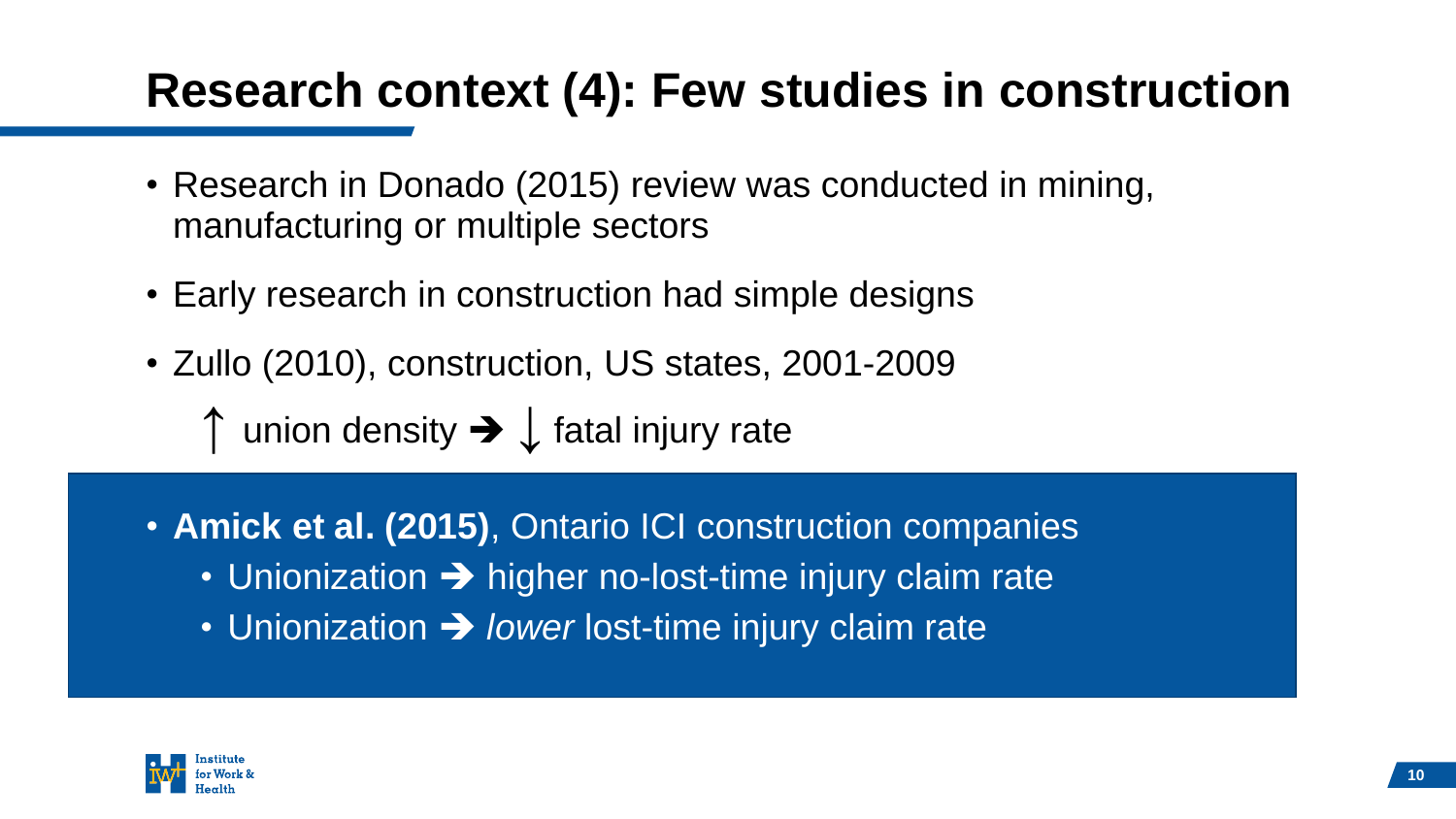## **Methods (1): Identify ICI companies in WSIB employer records**

#### INCLUSION: Any company with largest payroll in one of 39 classification units (CUs) found in ICI

- Apartment & Condominium **Construction**
- Asbestos Abatement
- Carpeting & Flooring
- Caulking & Weatherstripping
- Concrete Cutting & Drilling
- Concrete Finishing
- Concrete Sealing
- Custom Welding Services
- Drain Contractors
- Electrical Work
- Equipment Rental (with Operator)
- Excavating & Grading
- Form Work (High-Rise)
- Glass & Glazing Work
- Heavy Engineering Construction
- Industrial Maintenance & Repair **Contracting**
- Industrial, Commercial & Institutional Construction
- Insulation Work
- Masonry Operations
- Millwright & Rigging Work
- Non-Structural Interior Demolition
- Ornamental & Fabricated Metal **Installation**
- Other Structural Work
- Other Trade Work
- Painting & Decorating
- Painting of Structures
- Piledriving Work
- Plaster, Drywall & Acoustical Work
- Plumbing, Heating & Air Conditioning, Installation
- Precast Concrete Installation
- Roof Shingling
- Sheet Metal & Built-Up Roofing
- Sheet Metal & Other Duct Work
- Siding Work
- Steel Reinforcing
- Structural Steel Erection
- Terrazzo & Tile Work
- Thermal Insulation Work
- Wrecking & Structural Demolition

**11**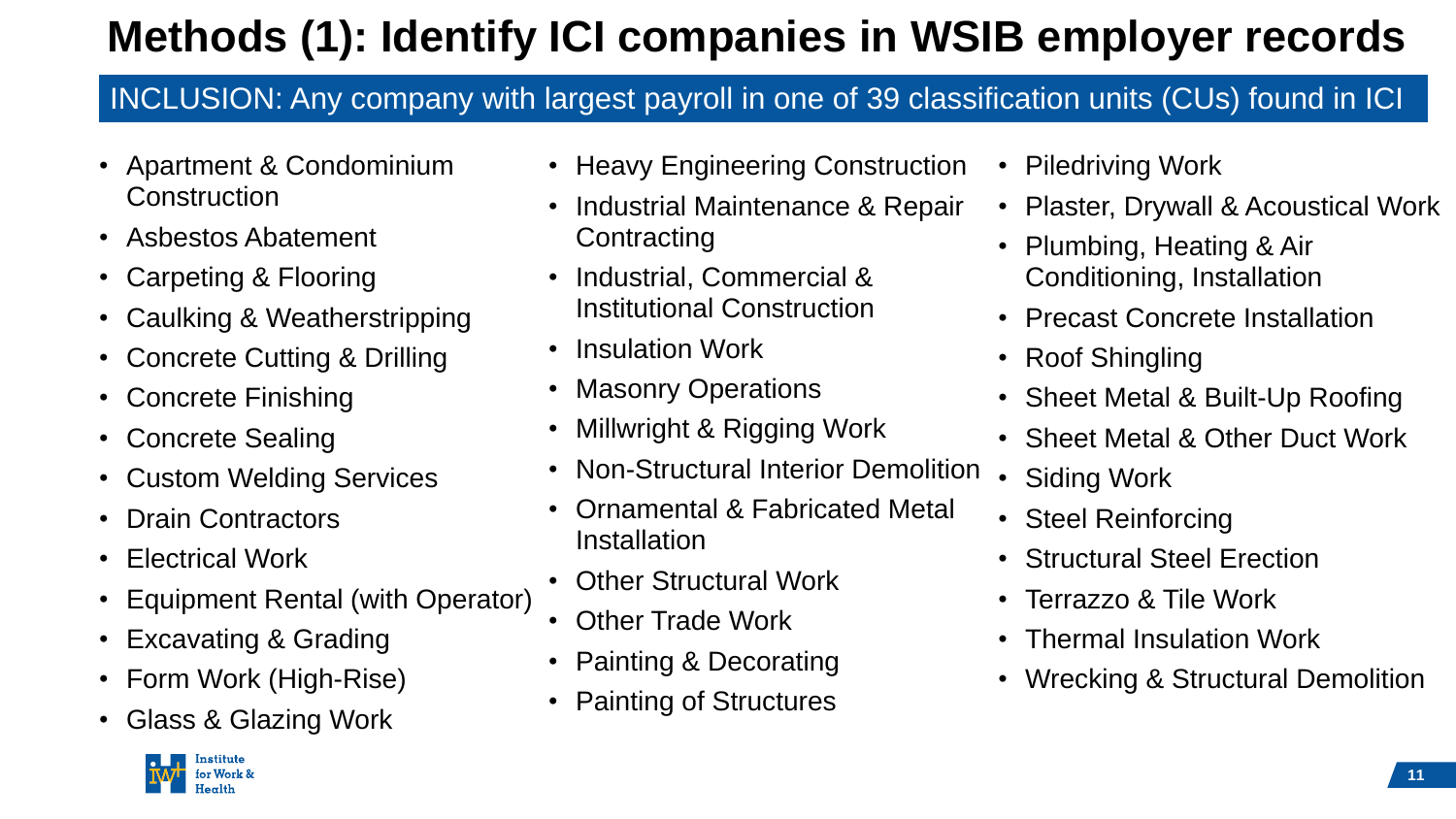### **Methods (2): Illustration of 3 types of ICI companies**



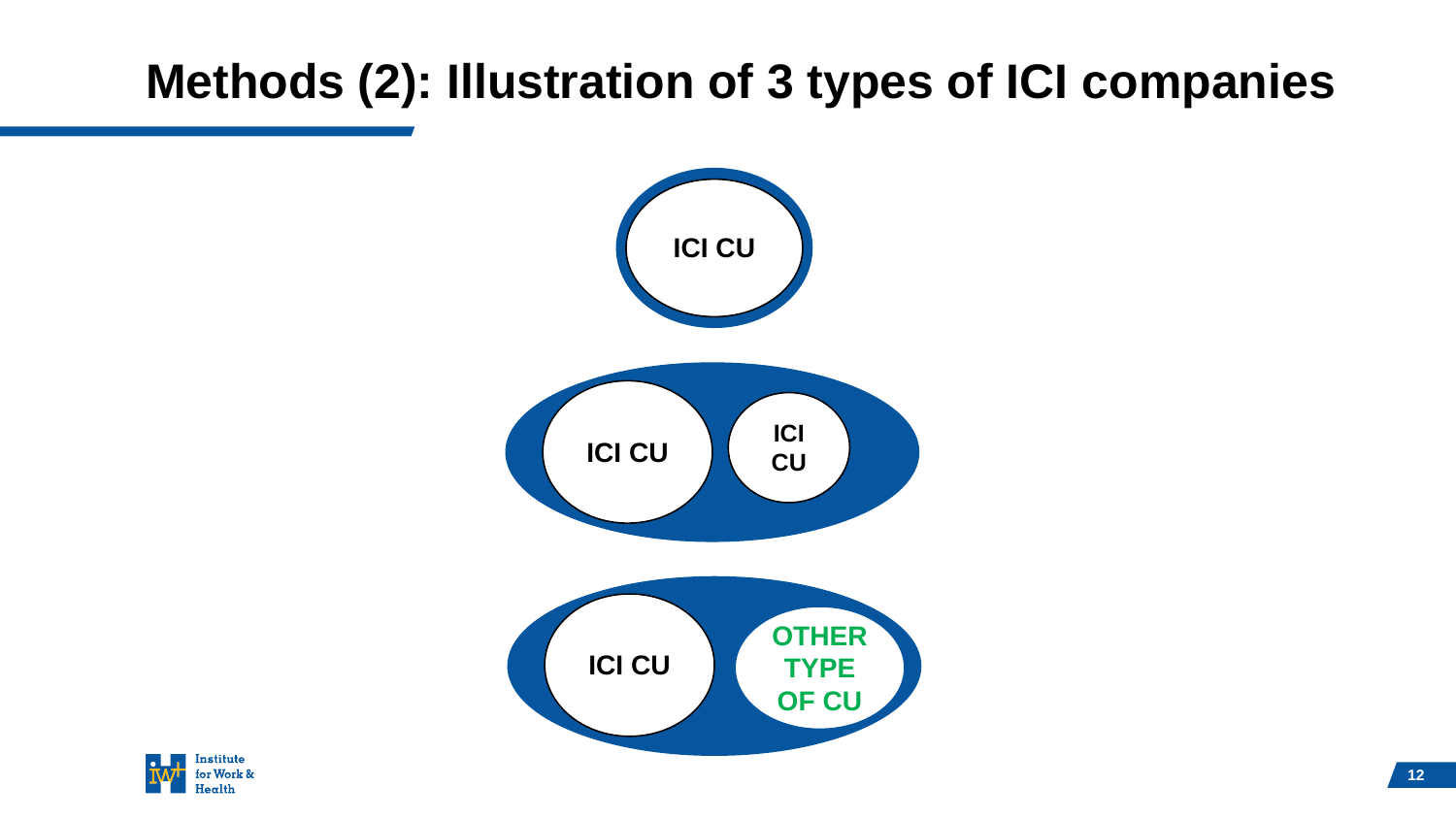### **Methods (3): matching records from multiple sources**

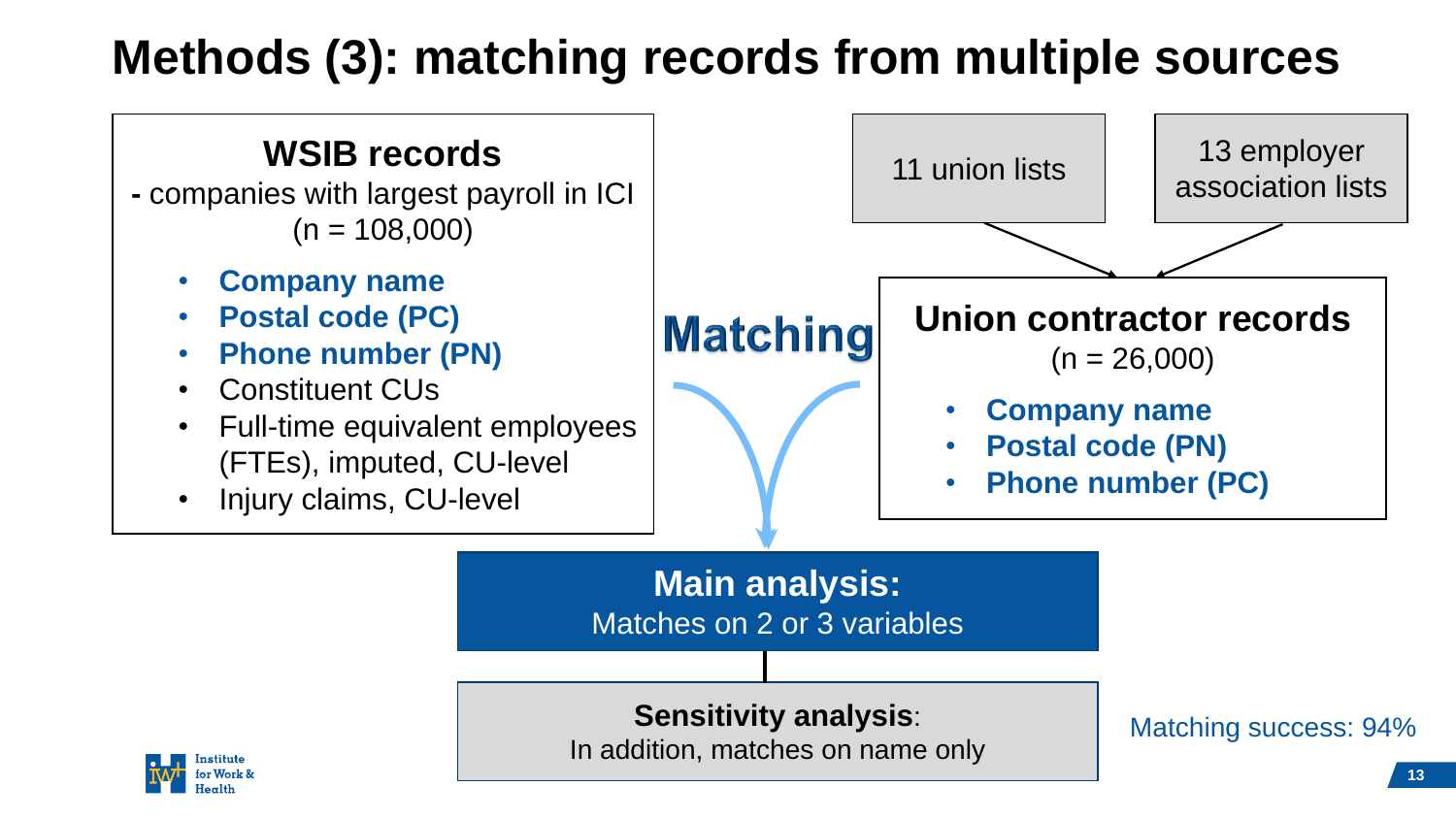### **Methods (4): From companies to company-CUs**



 $[earth$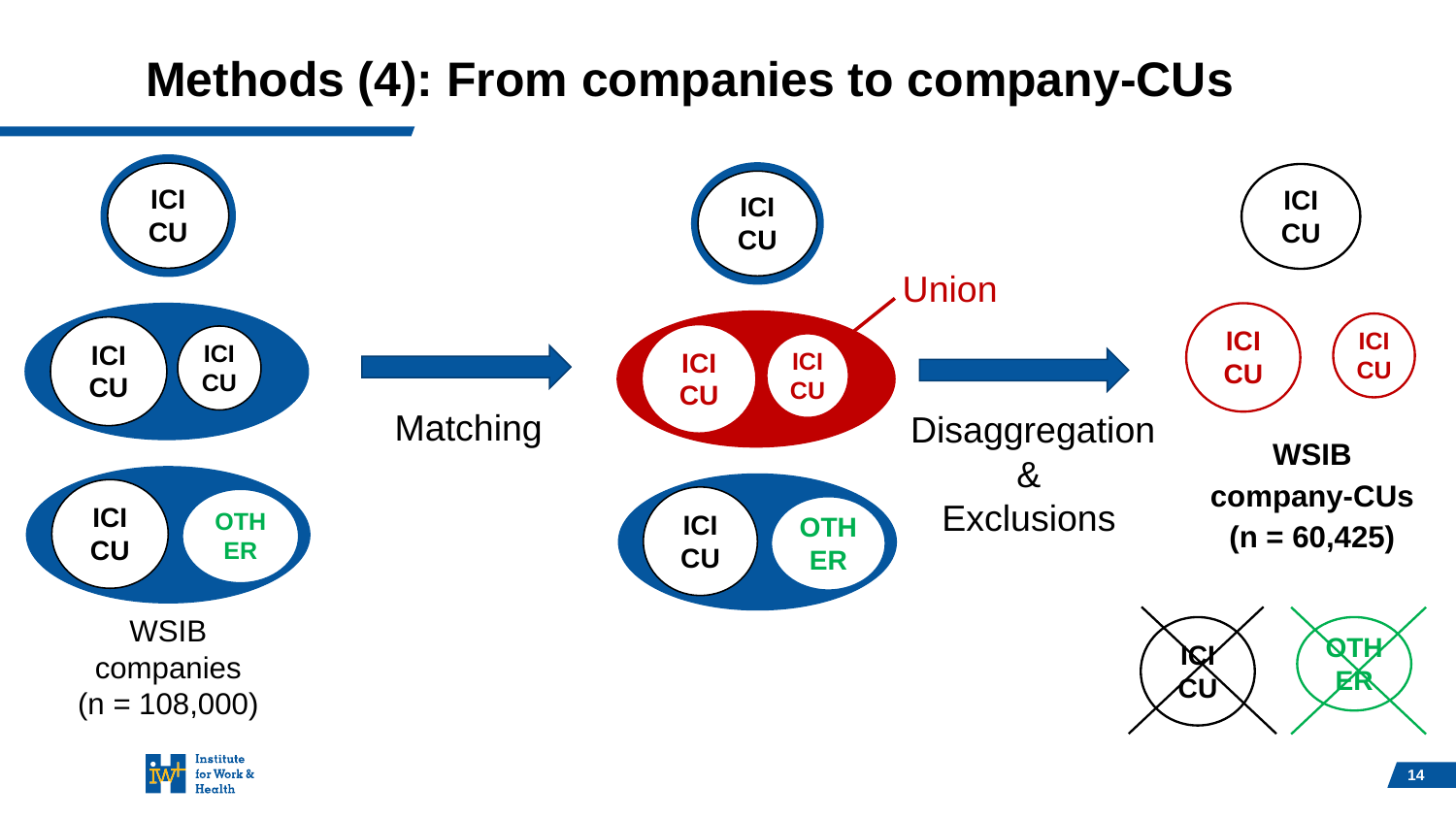#### **Numbers of company-CUs, companies, FTEs and claims**

|                                                                        | <b>Unionized</b> |       | Non-unionized |       |
|------------------------------------------------------------------------|------------------|-------|---------------|-------|
|                                                                        | <b>Number</b>    | Row % | <b>Number</b> | Row % |
| Company-CUs                                                            | 5,267            | 8.7   | 55,158        | 91.3  |
| Companies                                                              | 4,713            | 8.0   | 54,124        | 92.0  |
| Annual full-time equivalent employees<br>(FTEs), cumulative, 2012-2018 | 772,797          | 44.6  | 958,186       | 55.4  |
| Lost-time allowed (LTA) claims, 2012-18                                | 5,873            | 31.0  | 13,089        | 69.0  |
| No-lost-time allowed (NLTA) claims, 2012-18                            | 34,904           | 51.7  | 32,589        | 48.3  |

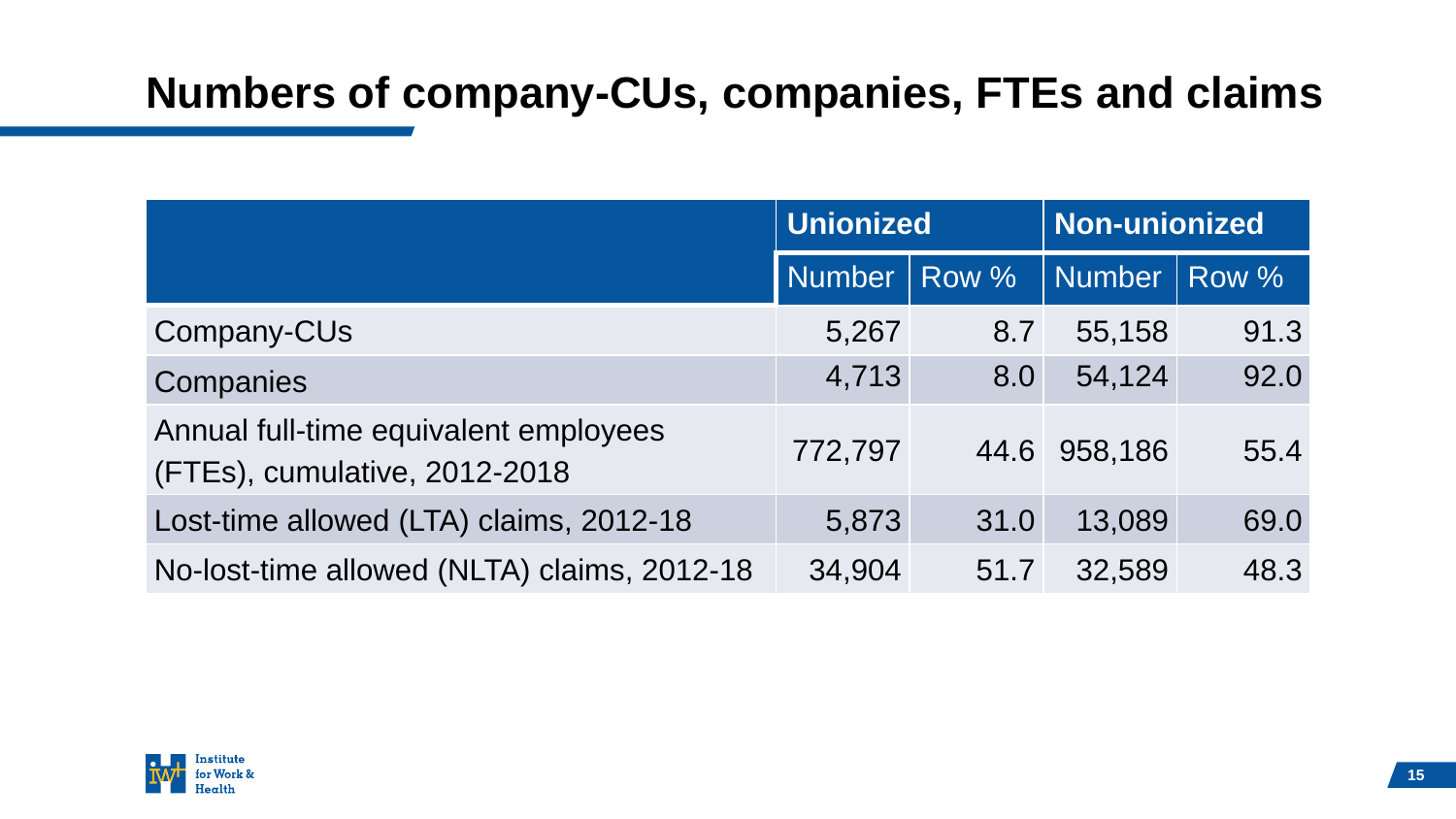### **Methods (5): Analyze data**

- Multivariable negative binomial regression models of the relationship between unionization and injury claim rate
	- Main predictor unionization of company-CU (binary)
- Adjusted for the influence of other factors, to get an "apples-to-apples" comparison of union vs. non-union
	- Company size (full-time equivalent employees (FTEs); 5 categories)
	- Complexity (# of CUs in company; 5 categories)
	- Type of construction activity (CU type; 39 categories)
	- Geographical location (first letter of postal code)

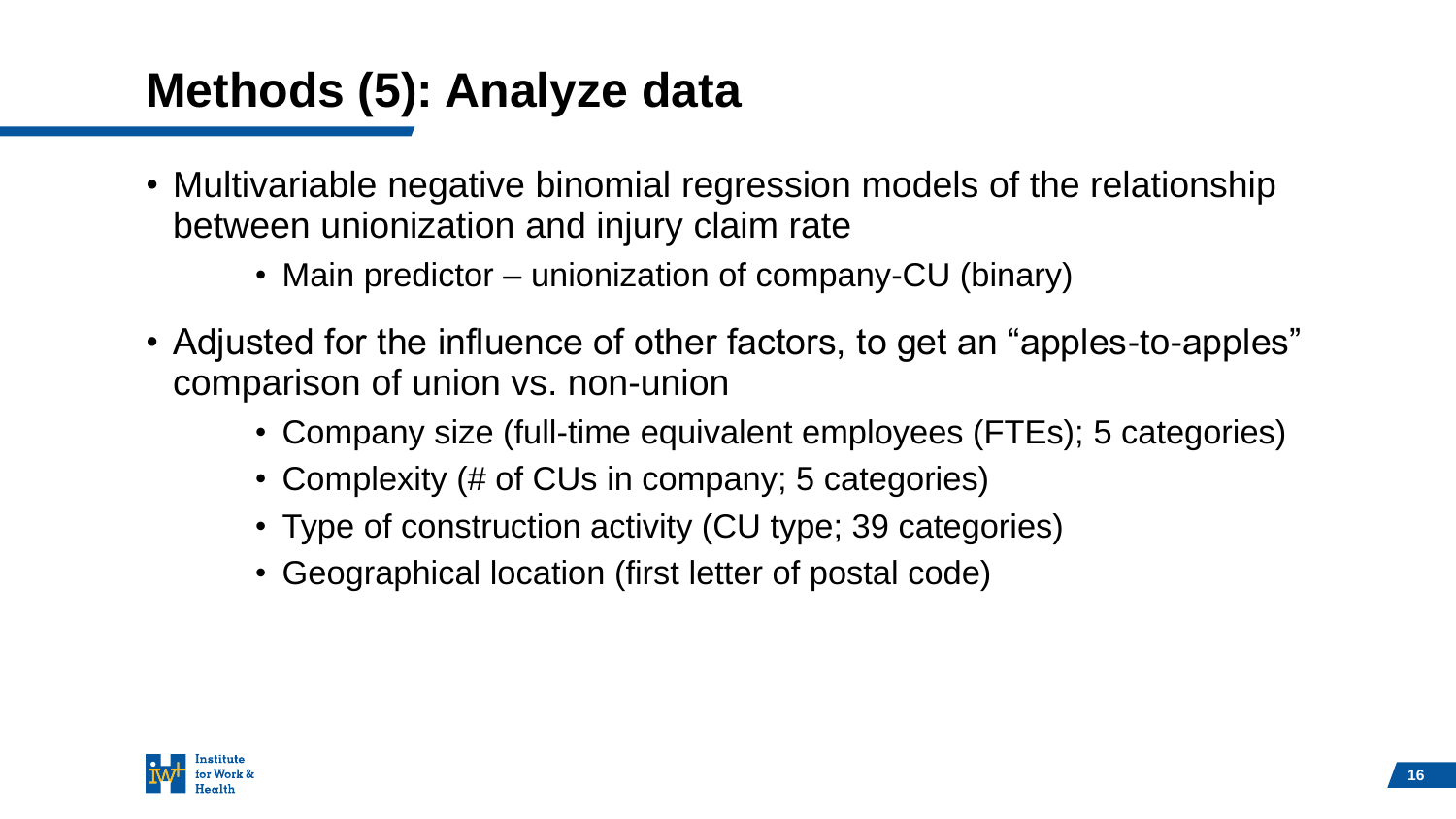#### **Unionized versus non-unionized: distribution of company size is very different**



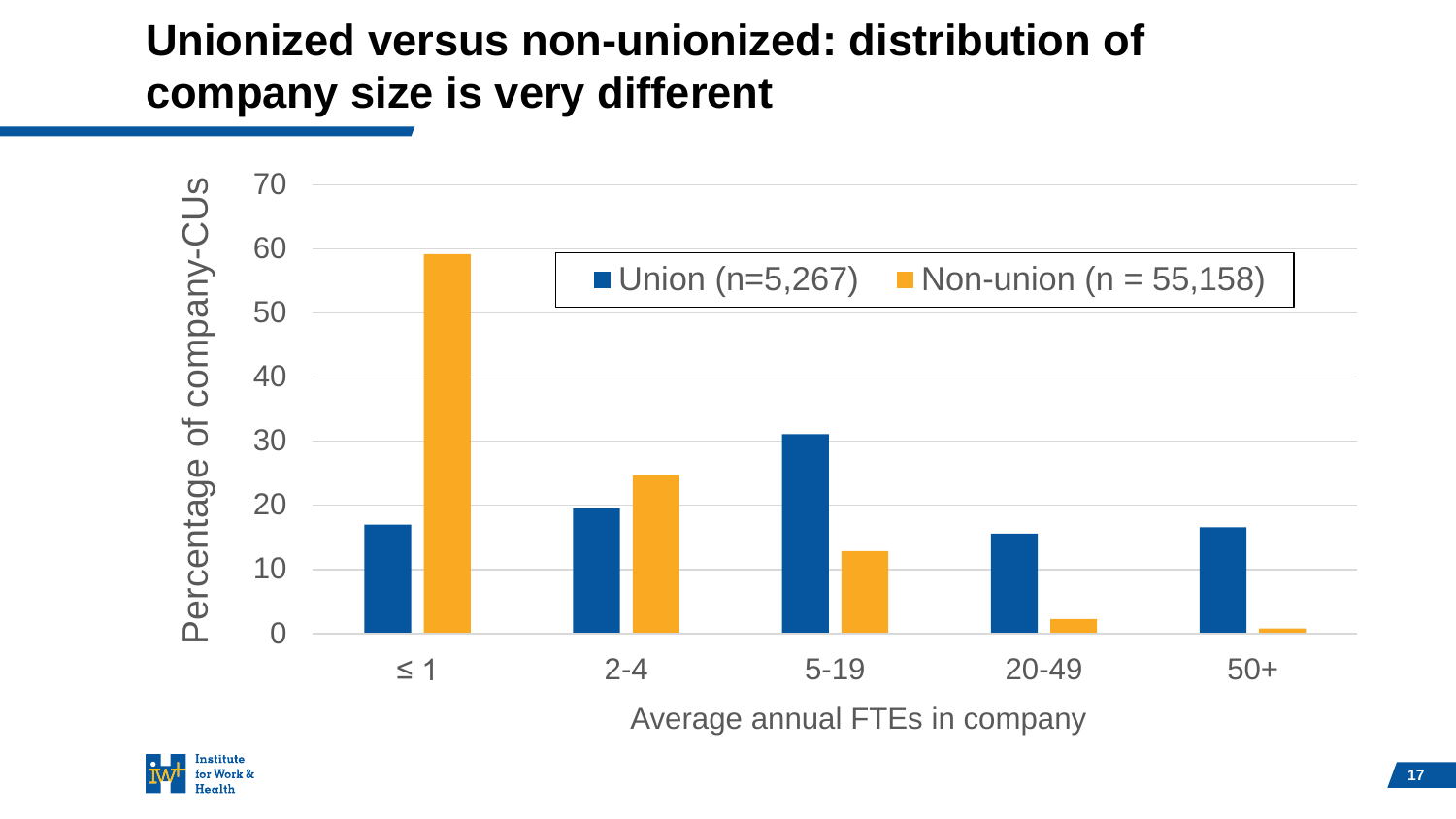#### **Injury claim risk for unionized relative to non-unionized**



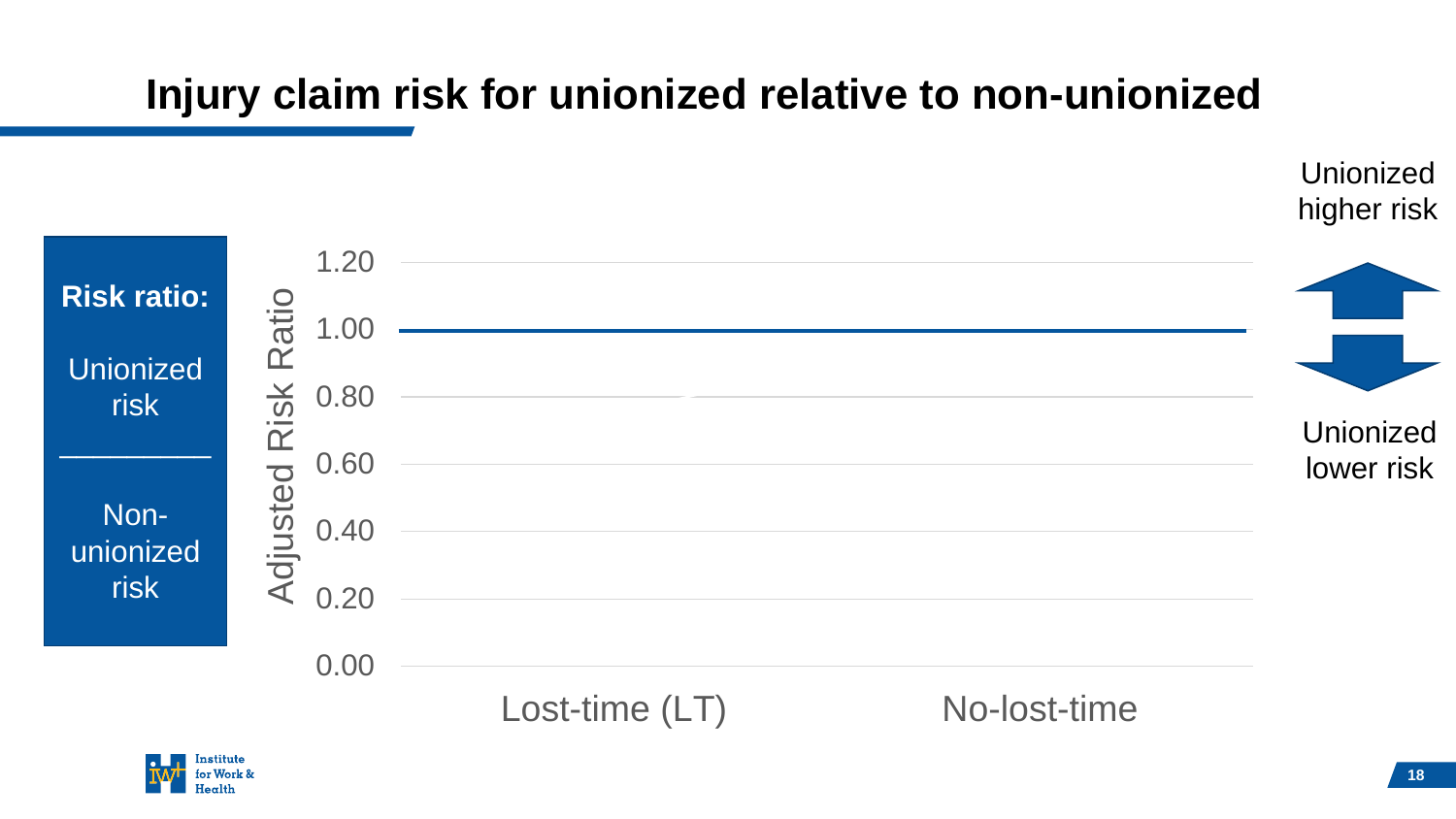#### **Injury claim risk for unionized relative to non-unionized**

Amick et al. (2015) values: 0.86 (0.82 – 0.98) 1.28 (1.23 – 1.34)



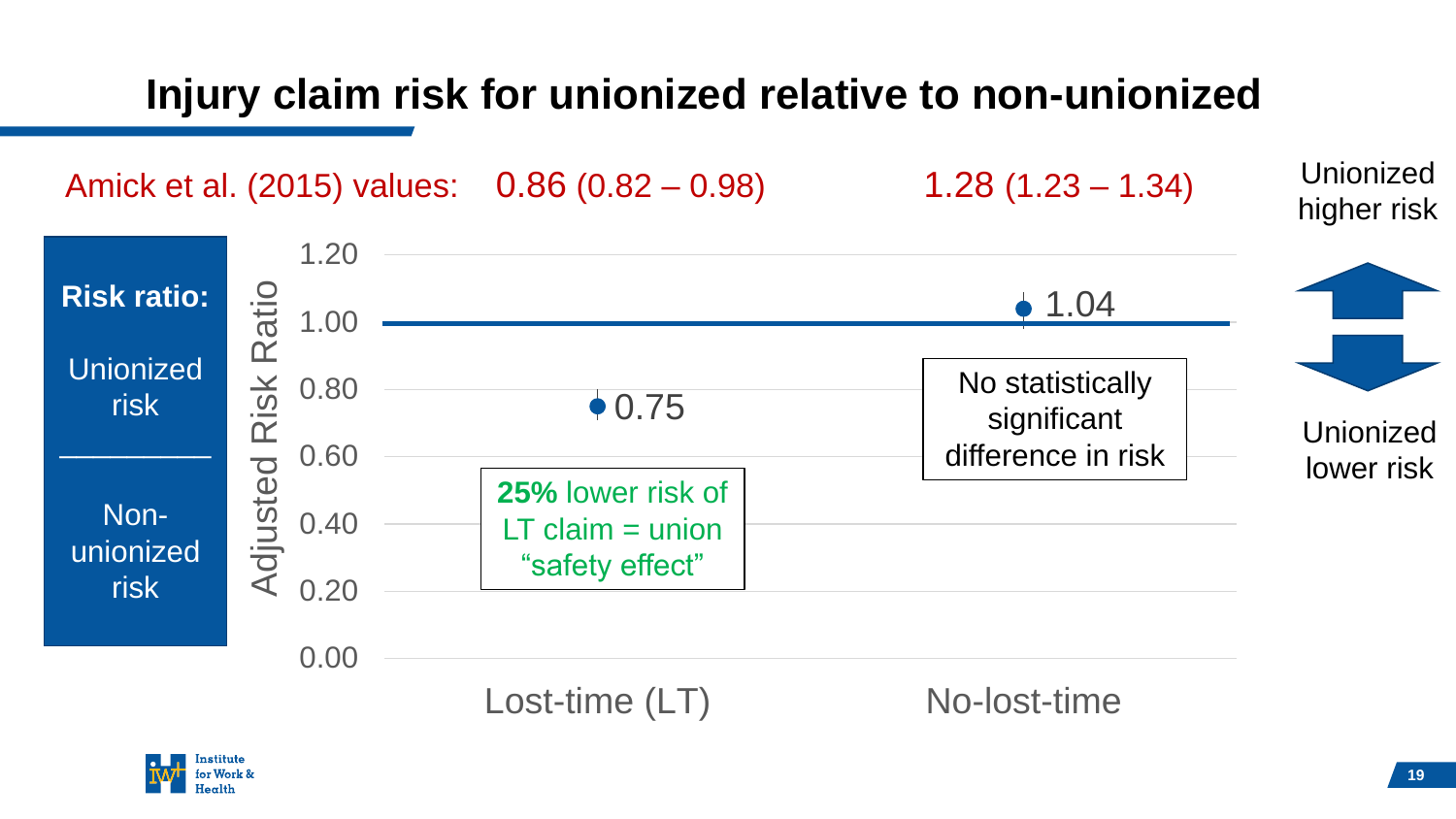#### **Union safety effect on LT claims varies by company size**

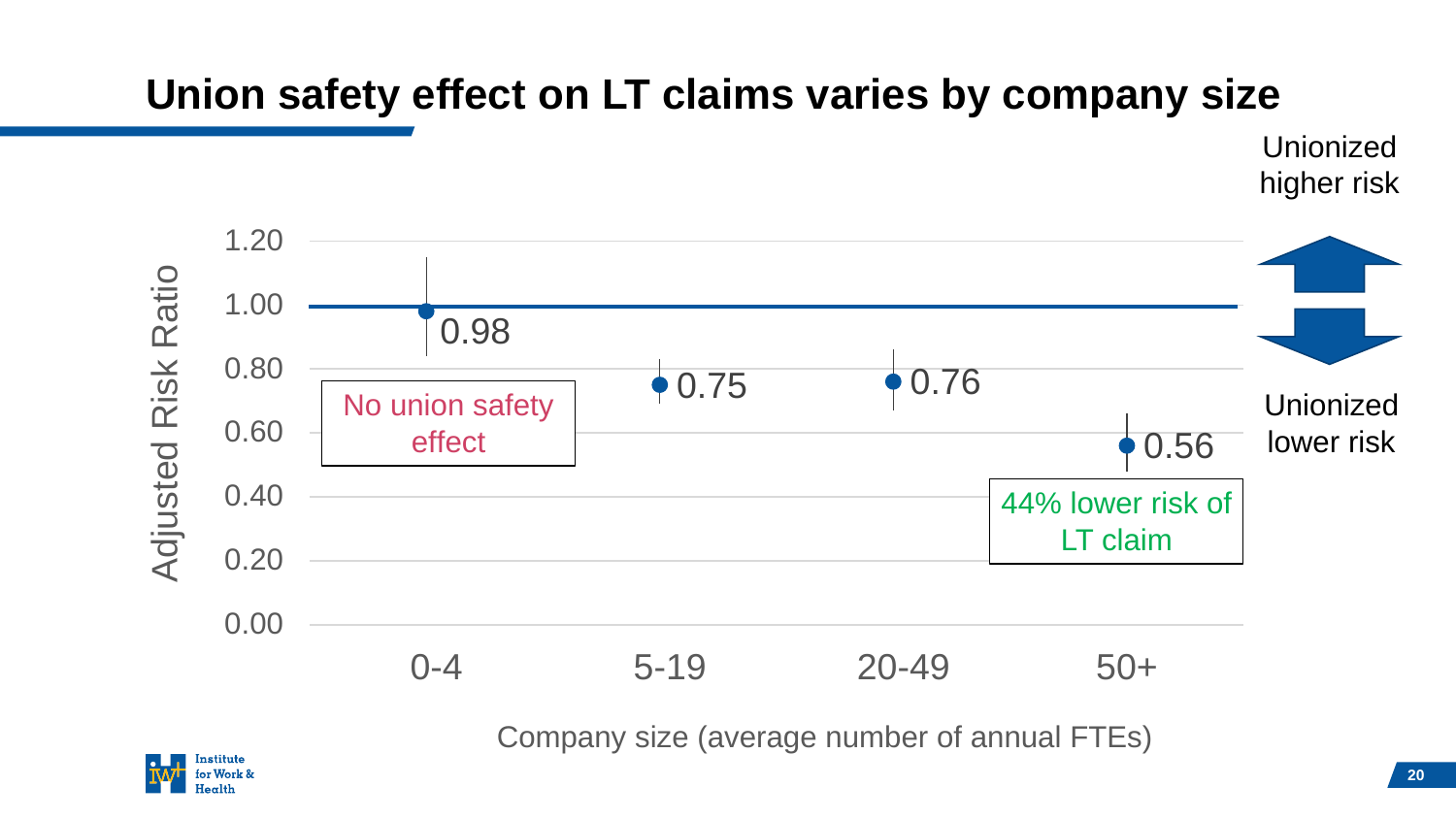### **Union safety effect on LT claims varies by CU type**

| <b>Classification unit name</b>                        | <b>Adjusted risk ratio</b><br>$(95% \text{ Cl})$ |  |  |
|--------------------------------------------------------|--------------------------------------------------|--|--|
| <b>Industrial Maintenance &amp; Repair Contracting</b> | $0.28(0.14 - 0.57)$                              |  |  |
| Millwright & Rigging Work                              | $0.33(0.22 - 0.50)$                              |  |  |
| Sheet Metal & Built-Up Roofing                         | $0.48(0.33 - 0.71)$                              |  |  |
| Plumbing, Heating & Air Conditioning, Installation     | $0.63(0.55 - 0.72)$                              |  |  |
| <b>Excavating and Grading</b>                          | $0.69(0.52 - 0.92)$                              |  |  |
| <b>Electrical Work</b>                                 | $0.75(0.64 - 0.88)$                              |  |  |
| Industrial, Commercial & Institutional Construction    | $0.82(0.66 - 1.02)$                              |  |  |

*Boldface for adjusted risk ratio indicates statistical significance*

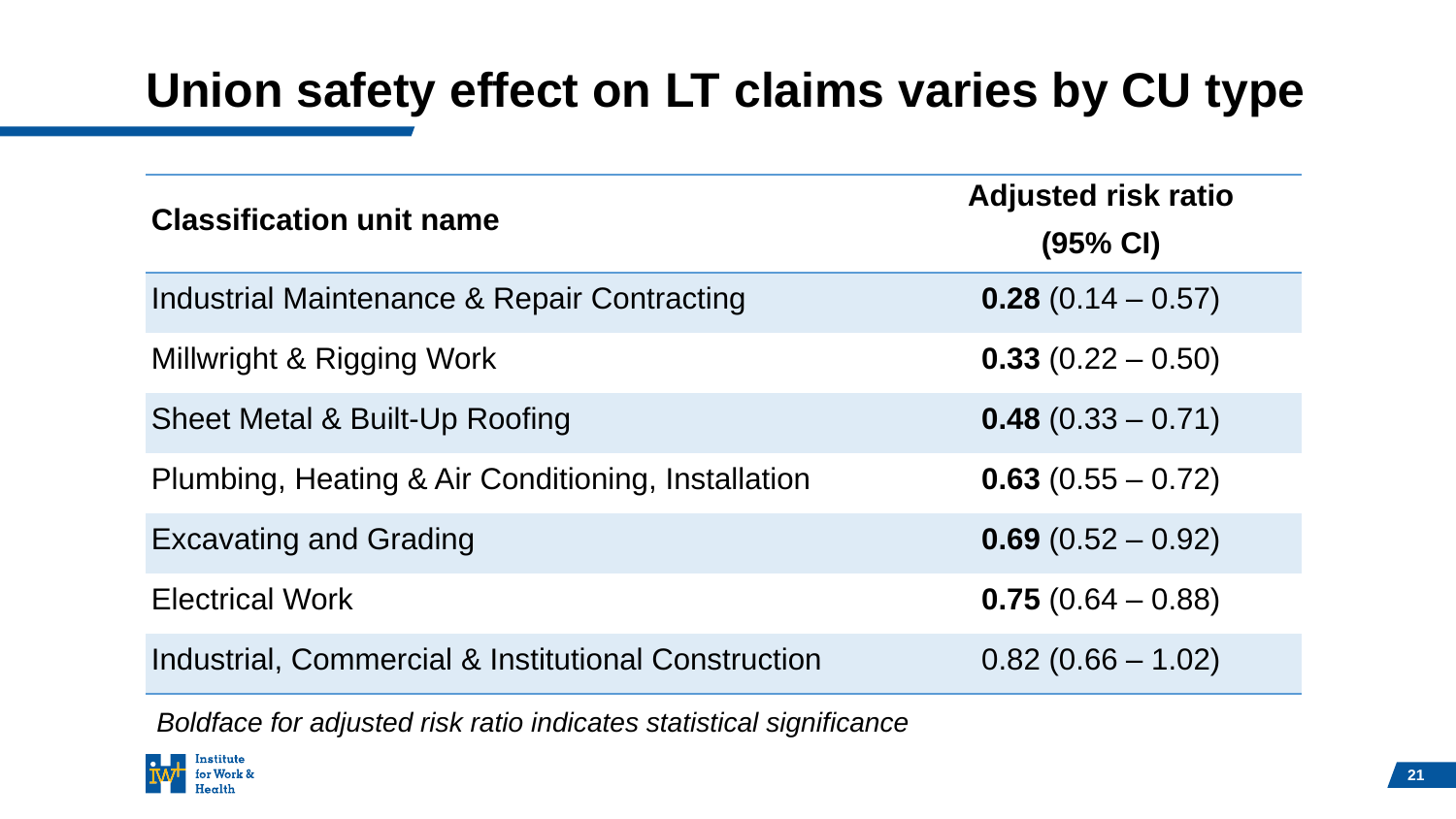### **Sensitivity tests using LT injury claim data**

| <b>Sensitivity test</b>                               | <b>Number of company-CUs</b> |        | <b>Adjusted risk</b> |  |
|-------------------------------------------------------|------------------------------|--------|----------------------|--|
|                                                       | Unionized                    | Total  | ratio                |  |
| Main analysis (base case)                             | 5,267                        | 60,425 | $0.75(0.71 - 0.80)$  |  |
| 1. Looser union definition<br>- add name-only matches | 6,224                        | 60,425 | $0.77(0.72 - 0.81)$  |  |
| 2. Restricted to single-CU<br>companies               | 3,061                        | 50,096 | $0.82(0.75 - 0.89)$  |  |
| 3. Restricted to seven CUs<br>entirely in ICI         | 909                          | 4,873  | $0.71(0.60 - 0.84)$  |  |

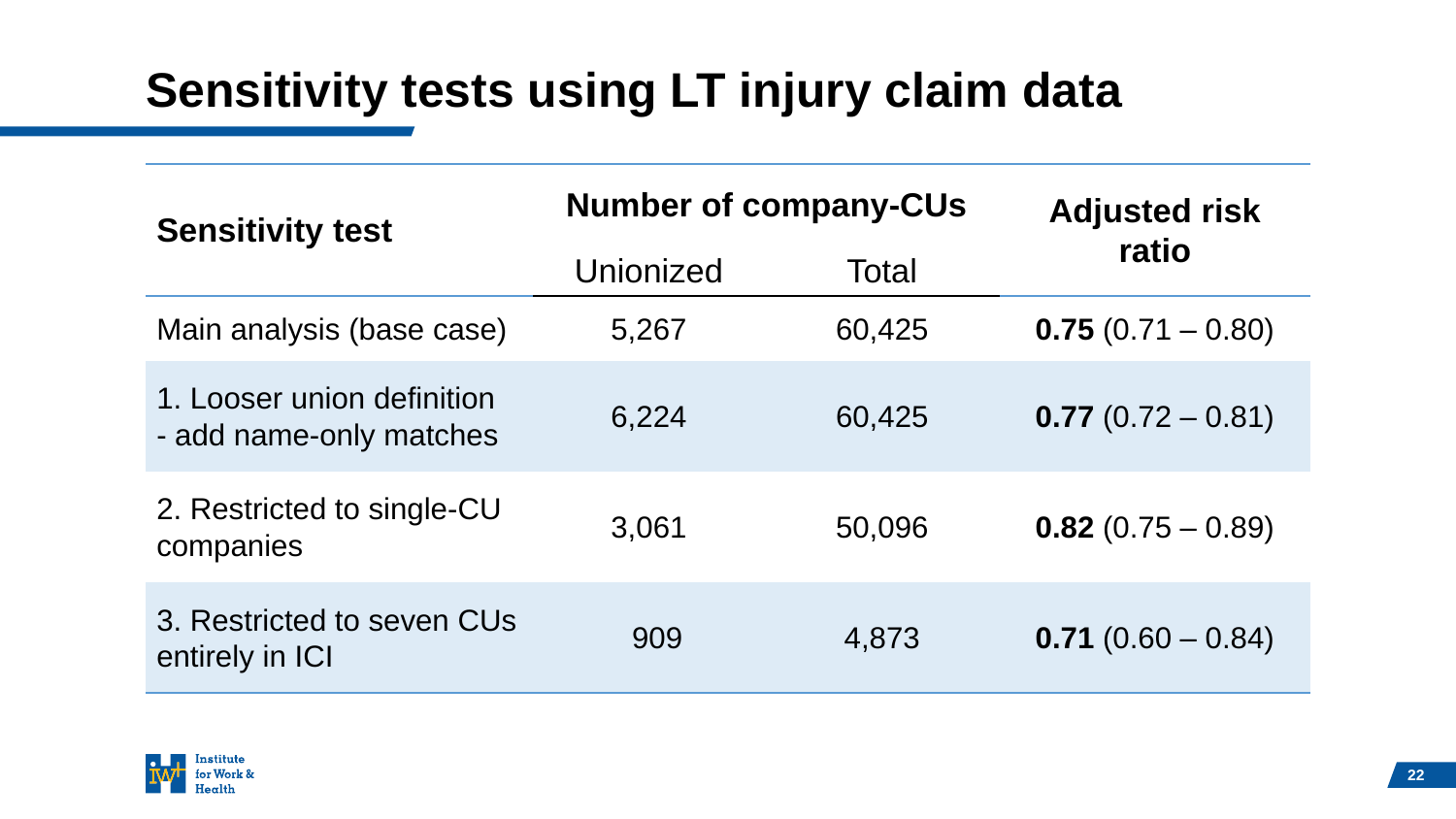## **Limitations**

- Cannot definitively explain the basis of the union effect on lost-time injuries
	- likely not an artifact related to company size, complexity, CU profile, geography
- Other unmeasured variables might influence the estimates:
	- injury claim underreporting, general contractor role, demographic variables (e.g. job tenure)
- FTEs are imputed from employer payroll, using average wage
- Limited to the ICI construction sector

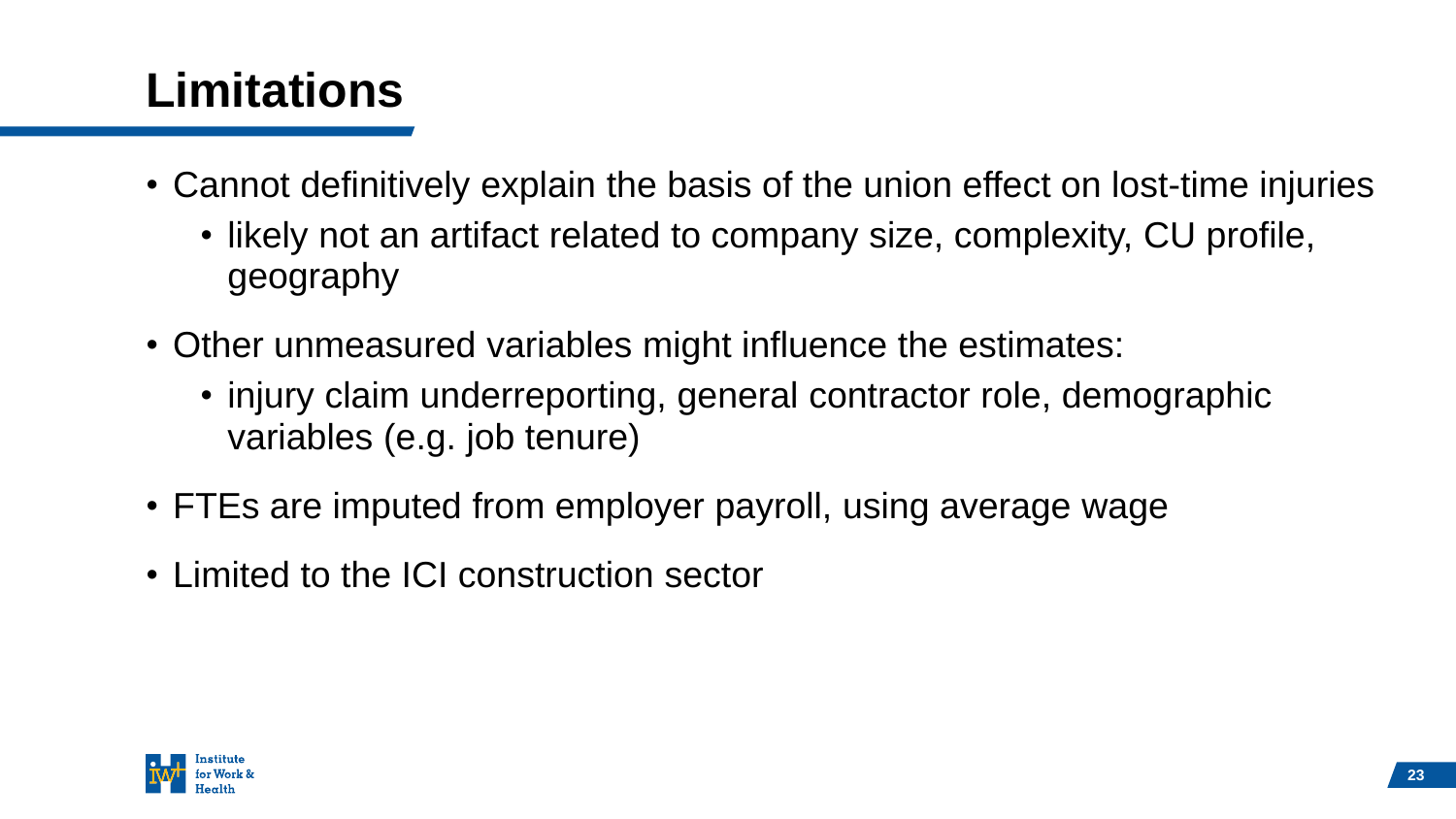### **Strengths**

- Large sample size
- Lists of union contractors available for all ICI sub-sectors, with unionsourced lists for the largest
- High rate of matching
- Statistical control for several variables, including company size, complexity, CU type, geographical location
- Main finding robust to sensitivity tests
- Little prior research on the union effect in construction

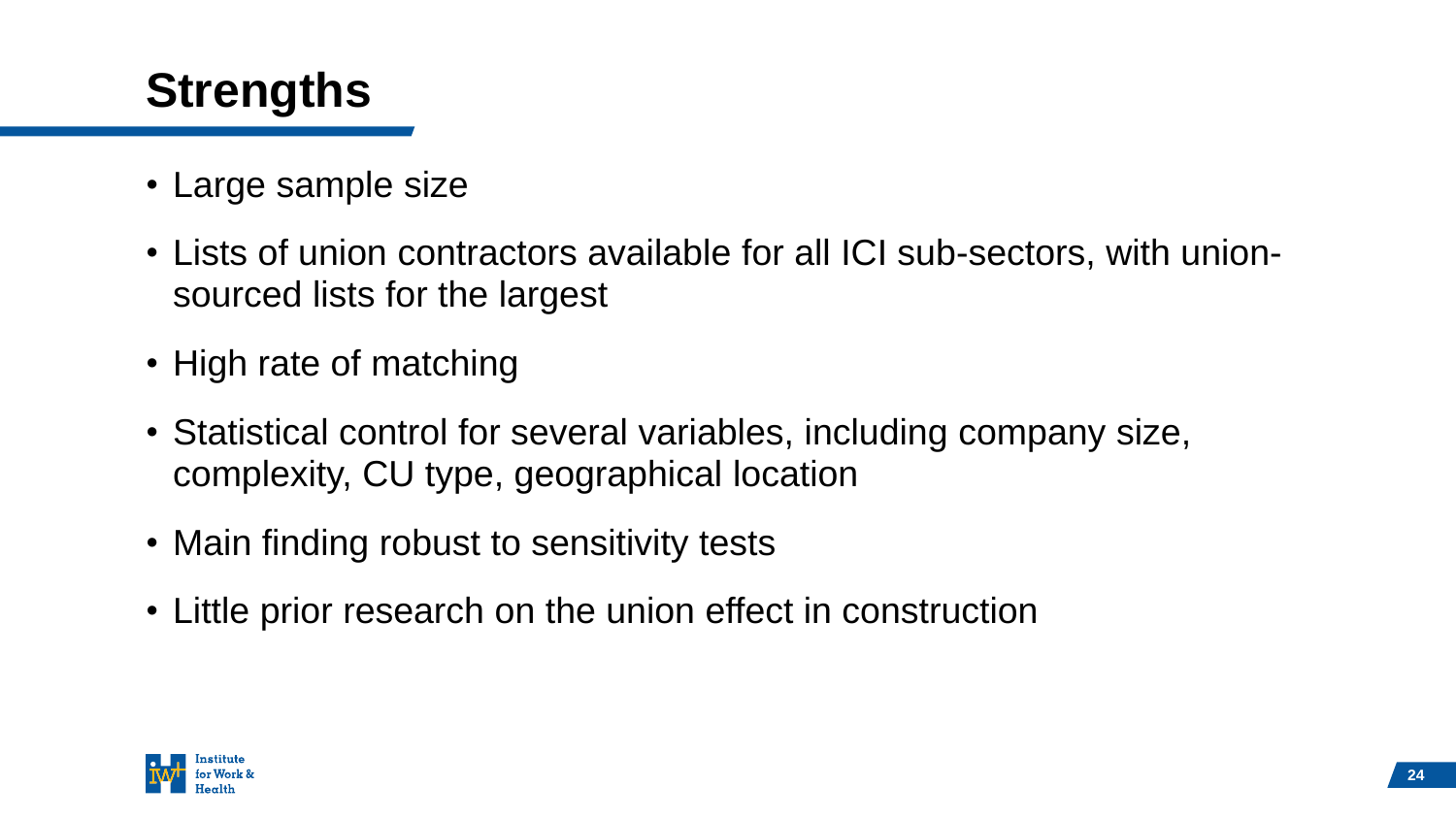## **Conclusions**

- Unionization is associated with lower workers' compensation lost-time injury claim incidence in ICI construction in Ontario
- We have a high degree of confidence in this association
- Variation in the association by company size and by industrial subsector
- This association is not found in companies with fewer than five employees
- Unionization is *not* associated no-lost-time claim incidence

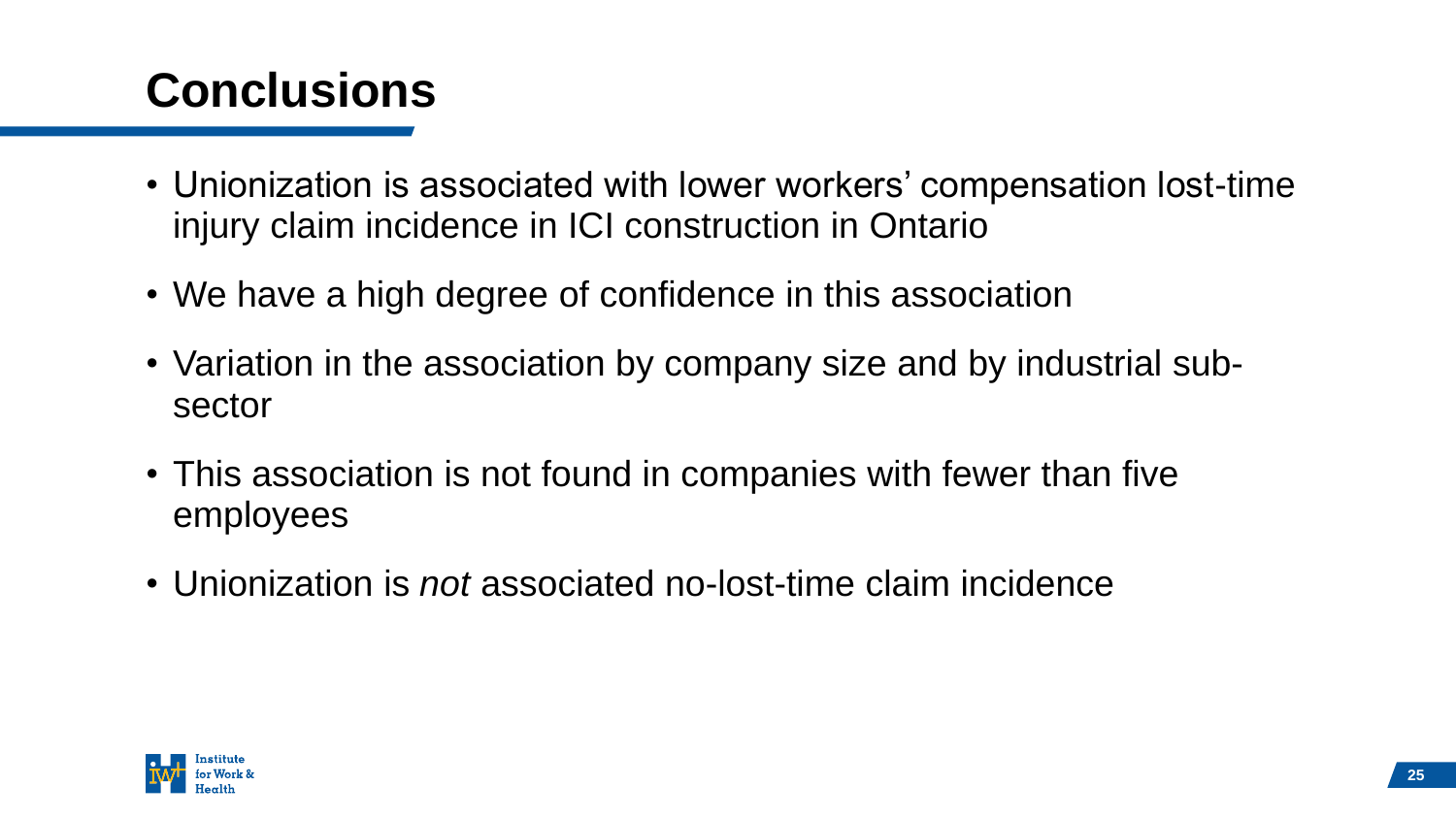### **Acknowledgements**

- Ben Amick, Sheilah Hogg-Johnson (former IWH) methodological groundwork
- Peter Smith, IWH -- custom tabulations of Statistics Canada Labour Force Survey
- Kathy Padkapayeva, IWH research and admin support
- Katherine Jacobs, OCS, Research Director study concept; facilitated access to lists of unionized contractors
- Unions & employer associations lists of unionized contractors
- Province of Ontario provides core funding to IWH

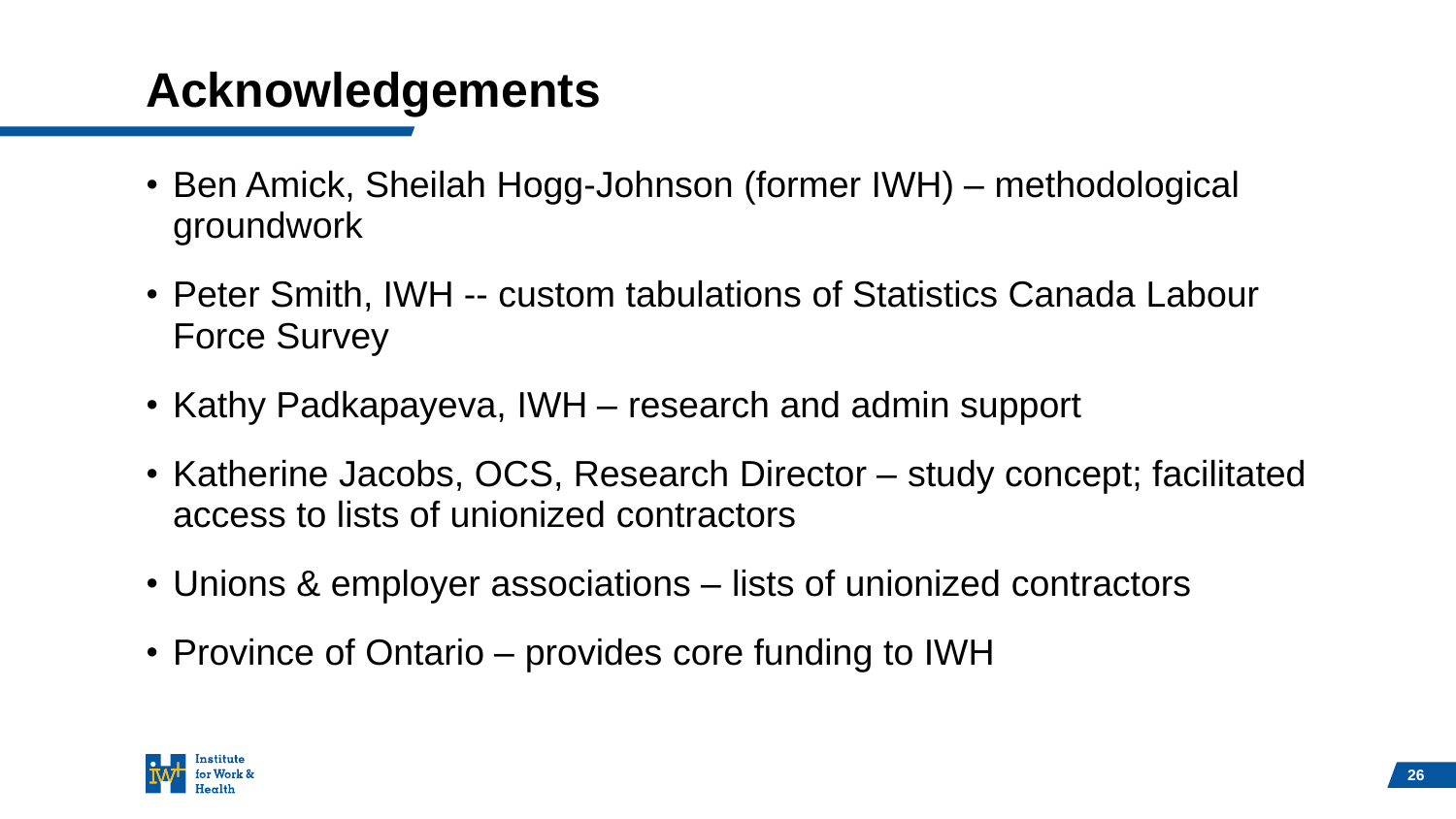

#### **Lynda Robson Scientist**

[https://www.iwh.on.ca/scientific-reports/updating-study-on](https://www.iwh.on.ca/scientific-reports/updating-study-on-union-effect-on-safety-in-ici-construction-sector)union-effect-on-safety-in-ici-construction-sector

Final report available at:

For the latest research and news from IWH, sign up for our monthly e-alerts, event notifications and more: [iwh.on.ca/subscribe](http://www.iwh.on.ca/subscribe)

For more information about Speaker Series presentations and slidecasts, visit [iwh.on.ca/events/speaker-series](https://www.iwh.on.ca/events/speaker-series) 





LRobson@iwh.on.ca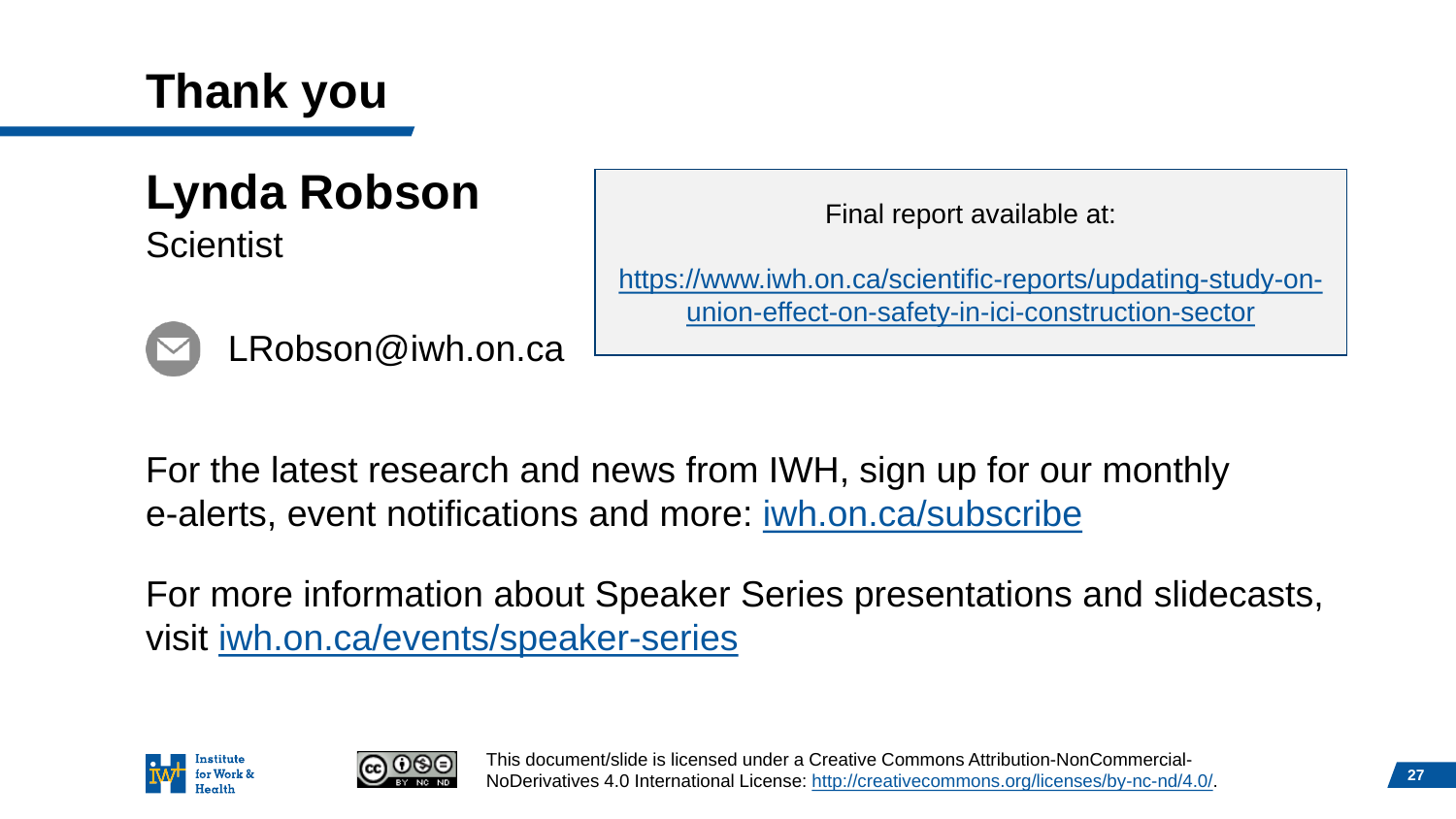### **Injury claim risk for unionized relative to non-unionized**



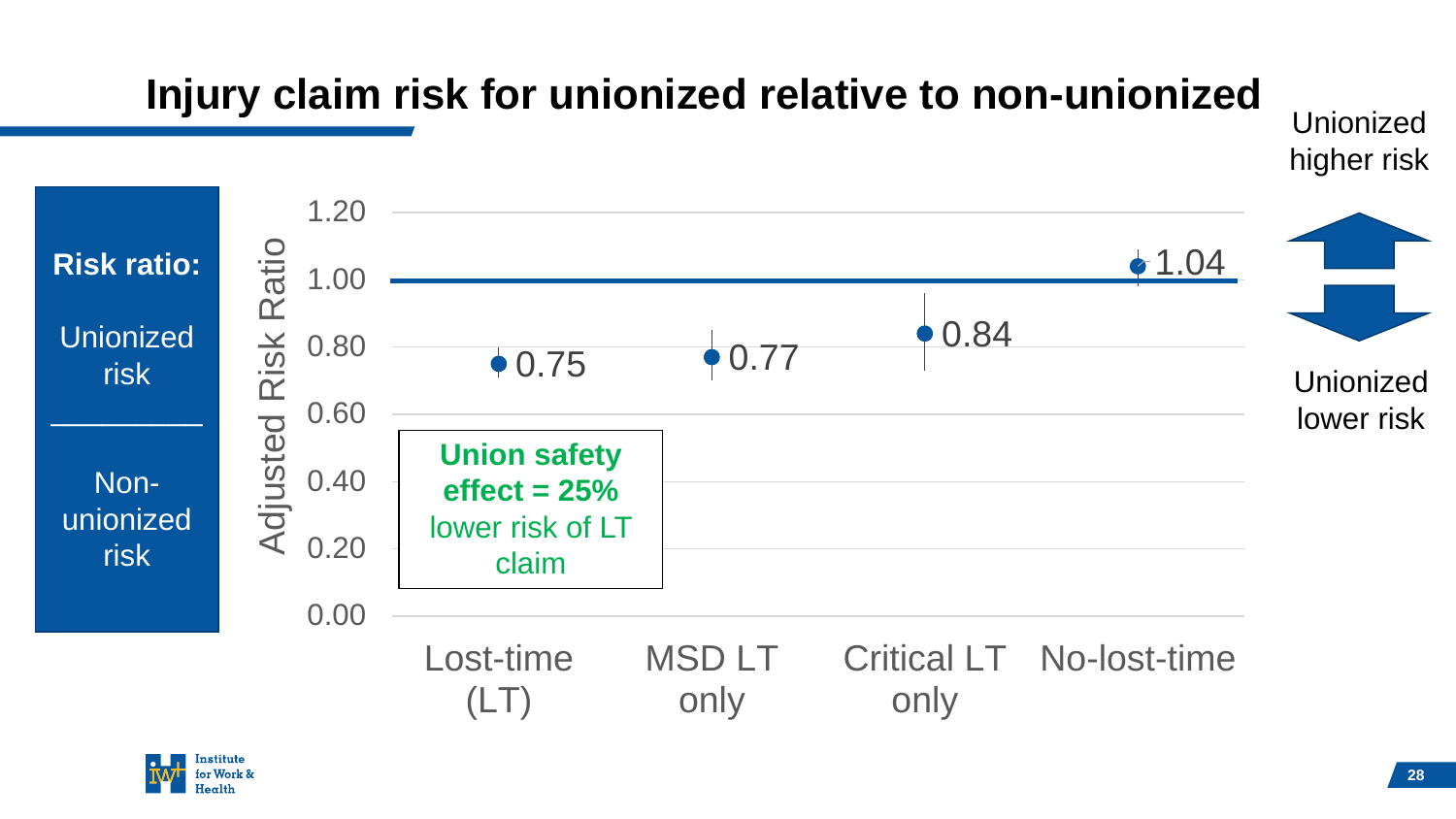#### **Numbers of company-CUs, companies, FTEs and claims**

|                                                                        | <b>Unionized</b> |               | <b>Non-unionized</b> |               |
|------------------------------------------------------------------------|------------------|---------------|----------------------|---------------|
|                                                                        | <b>Number</b>    | $\frac{0}{0}$ | <b>Number</b>        | $\frac{0}{0}$ |
| Company-CUs                                                            | 5,267            | 8.7           | 55,158               | 91.3          |
| Companies                                                              | 4,713            | 8.0           | 54,124               | 92.0          |
| Annual full-time equivalent employees<br>(FTEs), cumulative, 2012-2018 | 772,797          | 44.6          | 958,186              | 55.4          |
| Lost-time allowed (LTA) claims                                         | 5,873            | 31.0          | 13,089               | 69.0          |
| <b>Musculoskeletal LTA claims</b>                                      | 1,923            | 33.3          | 3,853                | 66.7          |
| <b>Critical (severe) LTA claims</b>                                    | 547              | 34.3          | 1,047                | 65.7          |
| No-lost-time allowed (NLTA) claims                                     | 34,904           | 51.7          | 32,589               | 48.3          |